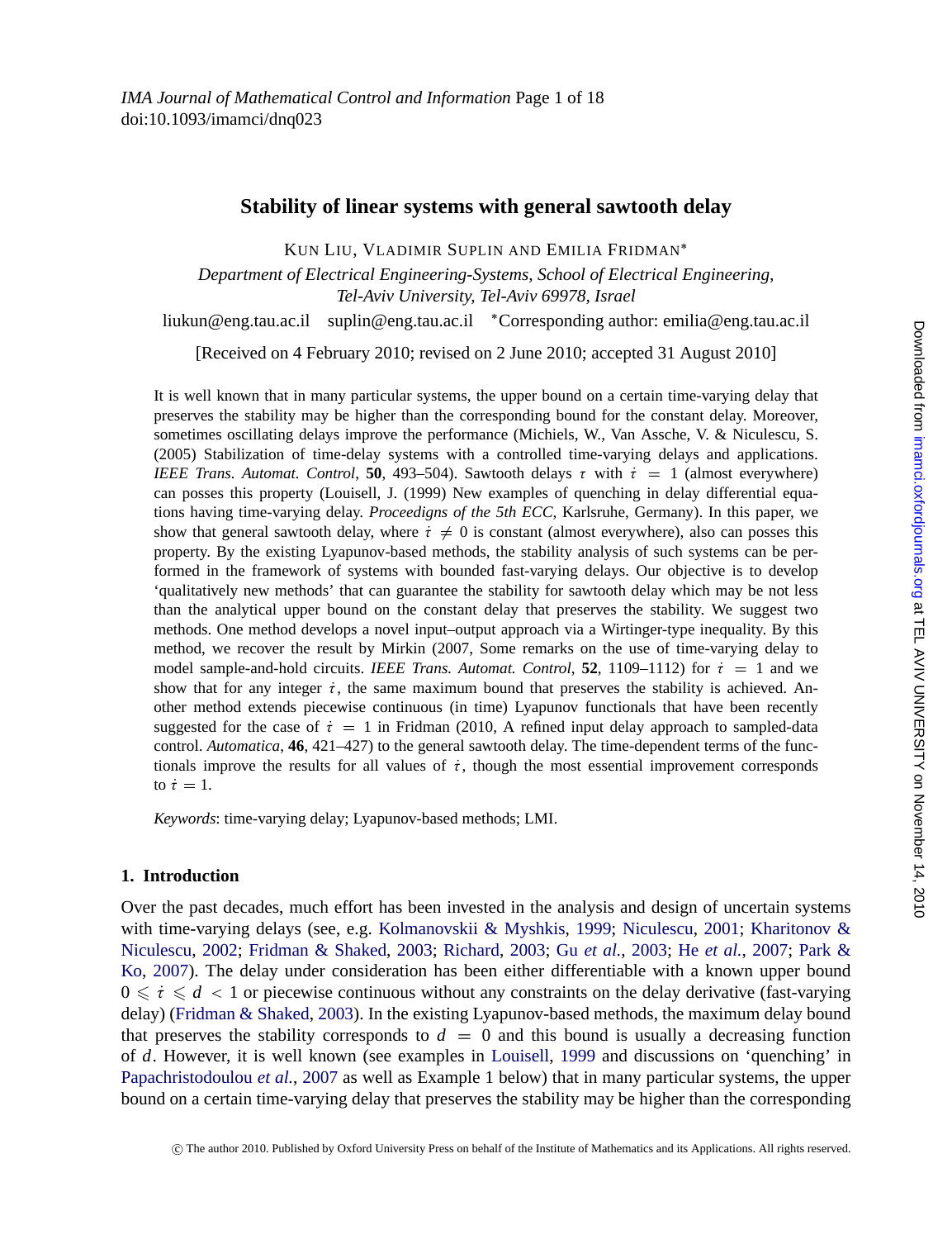bound for the constant delay. Moreover, sometimes oscillating delays improve the performance (Michiels *et al.*, 2005).

Recently, a discontinuous Lyapunov function method was introduced to sampled-data control syst[ems \(correspo](#page-17-0)nds to the sawtooth delay with  $\dot{\tau} = 1$  (almost everywhere)) in Naghshtabrizi *et al.* (2008). This method improved the existing Lyapunov-based results and it inspired a piecewise continuous (in time) Lyapunov–Krasovskii functional (LKF) approach to sampled-data systems (Fridman, 2010). The LKFs in the latter paper are time dependent and they do not grow after the sampling times. The introduced novel discontinuous terms of Lyapunov functionals in Fridman (2010) lead to qualitatively new results, allowing a superior performance under the sampling, than the one under the constant delay. The input delay approach to sampled-data control was also recently revised by using the scaled small gain theorem and a tighter upper boun[d on the](#page-17-0)  $L_2$ -induced norm of the uncertain term (Mirkin, 2007).

In the present paper, stability of systems with bounded sawtooth delay  $\tau$  is analysed, where  $\dot{\tau} \neq 0$ is piecewise constant. By the existing Lyapunov-based methods, the stability analysis of such systems can be performed in the framework of systems with bounded fast-varying delays. Our objective is to develop 'qualitatively new methods' that can guarantee the stability for sawtooth delay which may be not less than the analytical upper bound on the constant delay that preserves the st[ability. We sug](#page-17-0)[gest tw](#page-17-0)o methods. One method develops a novel input–output (I–O) approach via a Wirtinger-type inequality. By this method, we recover the result by Mirkin (2007) for  $\dot{\tau} = 1$  and we show that for any integer  $\dot{\tau}$ , the same maximum bound that preserves the stability is achieved. Another method extends direct Lyapunov approach to systems with a general form of sawtooth delay. By constructing appropriate discontinuous LKFs, we obtain sufficient delay-dependent conditions that guarantee the exponential stability of systems in terms of linear matrix inequalities (LMIs). The time-dependent terms of LKFs improve the results for all values of  $\dot{\tau}$ , though the most essential improvement corresponds to  $\dot{\tau} = 1$ . A conference version of discontinuous LKF approach was presented in Liu & Fridman (2009).

*Notations.* Throughout the paper, the superscript ' $\top$ ' stands for matrix transposition,  $\mathcal{R}^n$  denotes the *n*-dimensional Euclidean space with vector norm  $\|\cdot\|$ ,  $\mathcal{R}^{n \times m}$  is the set of all  $n \times m$  real matrices and the notation  $P > 0$ , for  $P \in \mathbb{R}^{n \times n}$  means that *P* is symmetric and positive definite. The symmetric elements of the symmetric matrix will be denoted by ∗. *L*<sup>2</sup> is the space of square integrable functions  $v: [0, \infty) \to \mathbb{R}^n$  with the norm  $||v||_{L_2} = \left[\int_0^\infty ||v(t)||^2 dt\right]^{1/2}$ . The space of functions  $\phi: [a, b] \to \mathbb{R}^n$ , which are absolutely continuous on [*a*, *b*), have a finite  $\lim_{\theta \to b^-} \phi(\theta)$  and have square integrable firstorder derivatives is denoted by  $W_n[a, b)$  with the norm

$$
\|\phi\|_{W_n[a,b)} = \max_{\theta \in [a,b]} |\phi(\theta)| + \left[ \int_a^b |\dot{\phi}(s)|^2 \, ds \right]^{\frac{1}{2}}.
$$

We also denote  $W = W_n[-h, 0)$  and  $x_t(\theta) = x(t + \theta)(\theta \in [-h, 0])$ .

## **2. Problem formulation**

Consider the system

$$
\begin{cases}\n\dot{x}(t) = Ax(t) + A_1 x(t - \tau(t)), \\
x(t) = \phi(t), \quad t \in [-h, 0],\n\end{cases}
$$
\n(2.1)

<span id="page-1-0"></span>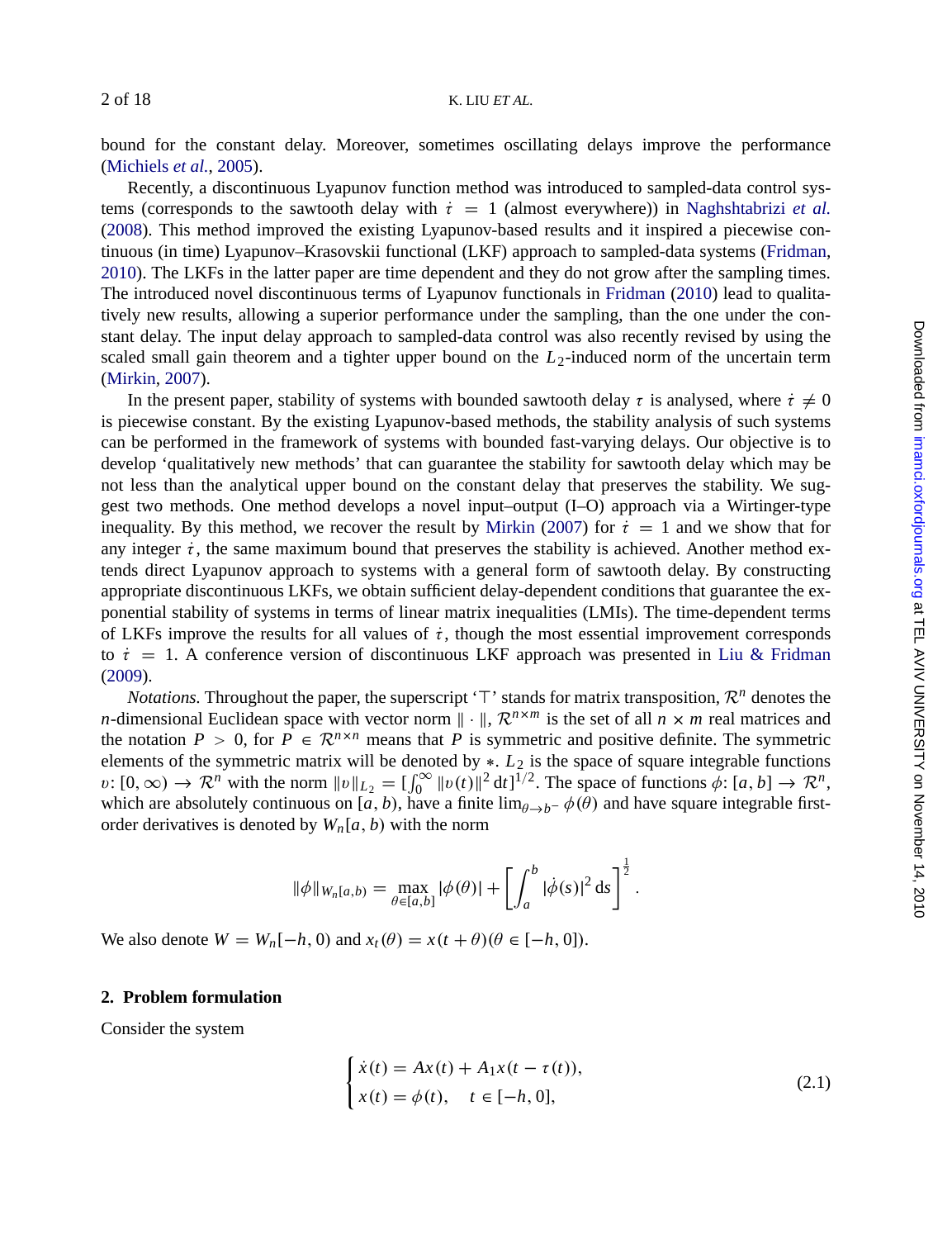GENERAL SAWTOOTH DELAY 3 of 18



FIG. 2. Case A2.

where  $x(t) \in \mathbb{R}^n$  is the state vector, *A* and  $A_1$  denote the constant matrices,  $\phi(t)$  is the initial function,  $\tau(t) \in [0, h]$  is the time-varying delay. It is assumed that the delay function has the form of sawtooth (see Figs 1 and 2), satisfying either A1 or A2 below:

A1: 
$$
\tau(t) = d(t - t_k)
$$
,  $t \in [t_k, t_{k+1})$ ,  $k = 0, 1, 2...$ , (2.2)

A2: 
$$
\tau(t) = d(t_{k+1} - t), \quad t \in [t_k, t_{k+1}), \quad k = 0, 1, 2 \ldots,
$$
 (2.3)

where  $d > 0$  and  $t_k = \frac{kh}{d}$ .

It is clear that [under](#page-17-0) A1, [we](#page-17-0) [have](#page-17-0)  $\dot{\tau} = d > 0$  and under [A2,](#page-17-0) we have  $\dot{\tau} = -d < 0$ . Both cases can be analysed by using time-independent Lyapunov functionals corresponding to systems with fast-varying delays. Our objective is to derive delay-dependent stability criteria for system (2.1) that improve the recent results for fast-varying delays (see, e.g. Park & Ko, 2007).

# **3. I–O approach via Wirtinger-type inequality**

We recall the following Wirtinger-type inequality (Hardy *et al.*, 1934): let  $z \in W_1[a, b)$  be a scalar function with  $z(a) = 0$ . Then,

$$
\int_{a}^{b} z^{2}(\xi) d\xi \leq \frac{4(b-a)^{2}}{\pi^{2}} \int_{a}^{b} \dot{z}^{2}(\xi) d\xi.
$$
 (3.1)

This inequality is trivially extended to the vector case.

LEMMA 3.1 Let  $z \in W_n[a, b)$ . Assume that  $z(a) = 0$ . Then, for any  $n \times n$ -matrix  $R > 0$ , the following inequality holds:

$$
\int_{a}^{b} z^{\top}(\xi) R z(\xi) d\xi \leqslant \frac{4(b-a)^{2}}{\pi^{2}} \int_{a}^{b} \dot{z}^{\top}(\xi) R \dot{z}(\xi) d\xi.
$$
 (3.2)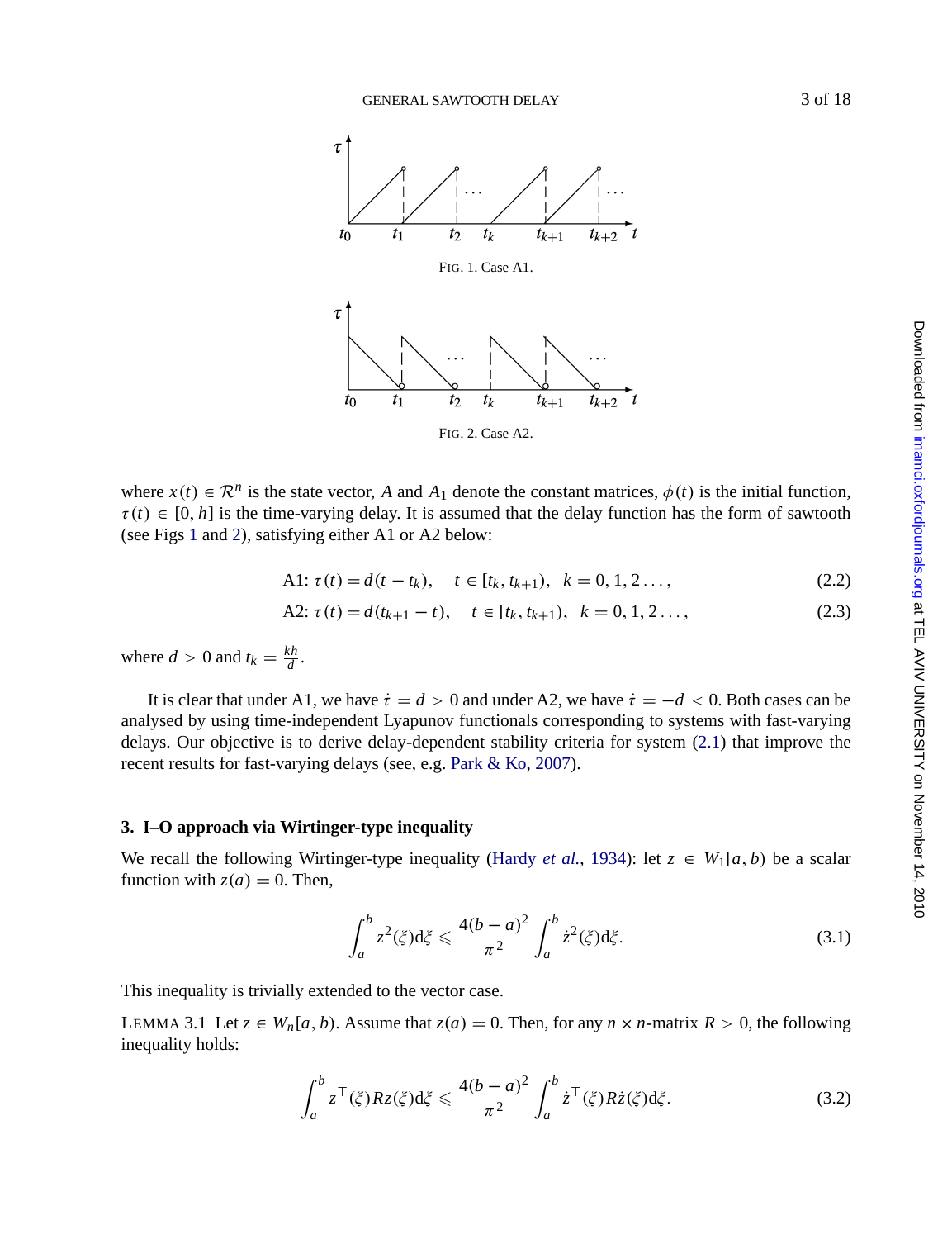*Proof.* We have

$$
\int_{a}^{b} z^{\top}(\xi) R z(\xi) d\xi \le \frac{4(b-a)^2}{\pi^2} \int_{a}^{b} \left[ \frac{d}{d\xi} \sqrt{z^{\top}(\xi) R z(\xi)} \right]^2 d\xi
$$
  
= 
$$
\frac{4(b-a)^2}{\pi^2} \int_{a}^{b} \left( \frac{\dot{z}^{\top}(\xi) R z(\xi)}{\sqrt{z^{\top}(\xi) R z(\xi)}} \right)^2 d\xi \le \frac{4(b-a)^2}{\pi^2} \int_{a}^{b} \dot{z}^{\top}(\xi) R \dot{z}(\xi) d\xi.
$$
 (3.3)

System (2.1) can be rewritten as follows:

$$
\dot{x}(t) = (A + A_1)x(t) - A_1 \int_{t-\tau(t)}^{t} \dot{x}(s)ds.
$$
\n(3.4)

We present the latter as the following forward system:

$$
\begin{cases} \n\dot{x} = (A + A_1)x(t) + A_1u(t) \\
y(t) = \dot{x}(t),\n\end{cases} \tag{3.5}
$$

with the feedback

$$
u(t) = -\int_{t-\tau(t)}^{t} y(s)ds.
$$
 (3.6)

Assume that  $A + A_1$  is Hurwitz and  $y(t) = 0$  for  $t \le 0$ .

LEMMA 3.2 Assume that the time delay is given by (2.2), where  $d \in N$ . Then the following holds:

$$
\|u\|_{L_2} \leqslant \frac{2h}{\pi} \|y\|_{L_2}.
$$
\n(3.7)

*Proof.* Defining

$$
u_s(t) = -\int_{t_k}^t y(s)ds
$$
,  $u_{st}(t) = -\int_{t-\tau}^{t_k} y(s)ds$ ,  $t \in [t_k, t_{k+1})$ ,

we note that  $u(t) = u_s(t) + u_{st}(t)$ . We will prove next the following bounds:

$$
||u_s||_{L_2} \leqslant \frac{2h}{\pi d} ||y||_{L_2},
$$
\n(3.8)

$$
||u_{st}||_{L_2} \leqslant (d-1)\frac{2h}{\pi d} ||y||_{L_2},
$$
\n(3.9)

which imply  $(3.7)$  since

$$
||u||_{L_2} \leq ||u_s||_{L_2} + ||u_{st}||_{L_2} \leq \frac{2h}{\pi} ||y||_{L_2}.
$$

 $\Box$ 

<span id="page-3-0"></span>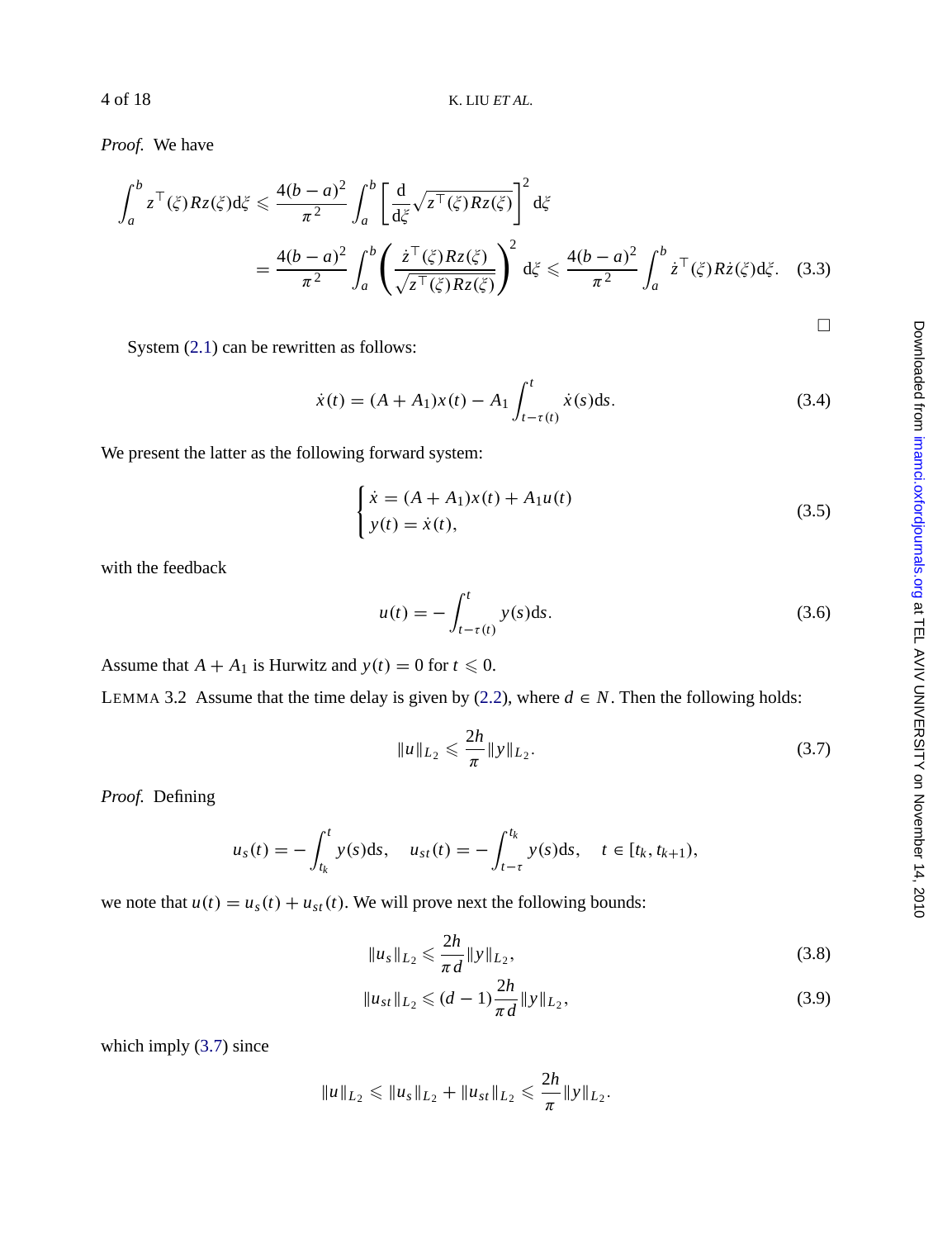GENERAL SAWTOOTH DELAY 5 of 18

<span id="page-4-0"></span>By using (3.3), we obtain

$$
||u_s||_{L_2}^2 = \sum_{k=0}^{\infty} \int_{t_k}^{t_{k+1}} (x(t_k) - x(t))^{\top} (x(t_k) - x(t)) dt \le \sum_{k=0}^{\infty} \frac{4(t_{k+1} - t_k)^2}{\pi^2} \int_{t_k}^{t_{k+1}} \frac{d}{dt} (x(t_k) - x(t))^{\top} \frac{d}{dt} (x(t_k) - x(t)) dt \le \frac{4h^2}{\pi^2 d^2} \sum_{k=0}^{\infty} \int_{t_k}^{t_{k+1}} \dot{x}^{\top}(t) \dot{x}(t) dt = \frac{4h^2}{\pi^2 d^2} ||\dot{x}||_{L_2}^2.
$$
 (3.10)

Similarly, we have

$$
||u_{st}||_{L_2}^2 = \sum_{k=0}^{\infty} \int_{t_k}^{t_{k+1}} (x(t - d(t - t_k)) - x(t_k))^{\top} (x(t - d(t - t_k)) - x(t_k)) dt
$$
  
\$\leq (d-1)^2 \sum\_{k=0}^{\infty} \frac{4(t\_{k+1} - t\_k)^2}{\pi^2} \int\_{t\_k}^{t\_{k+1}} \dot{x}^{\top} (t - d(t - t\_k)) \dot{x}(t - d(t - t\_k)) dt.\$

Using the following change of variables

$$
s = t - d(t - t_k) \quad ds = (1 - d)dt, \quad d = 2, 3, \dots
$$

$$
\begin{aligned} \begin{aligned} t &= t_k \\ s &= t_k \end{aligned} & \begin{aligned} \begin{aligned} t &= t_{k+1} \\ s &= (1 - d)t_{k+1} + dt_k \end{aligned} \end{aligned} \end{aligned}
$$

we arrive to

$$
||u_{st}||_{L_2}^2 \le (d-1) \sum_{k=0}^{\infty} \frac{4(t_{k+1} - t_k)^2}{\pi^2} \int_{(1-d)t_{k+1} + dt_k}^{t_k} \dot{x}^{\top}(s) \dot{x}(s) ds
$$
  

$$
\le (d-1) \frac{4h^2}{\pi^2 d^2} \sum_{k=0}^{\infty} \int_{(k+1)h - dh}^{kh} \dot{x}^{\top}(s) \dot{x}(s) ds = (d-1)^2 \frac{4h^2}{\pi^2 d^2} ||\dot{x}||_{L_2}^2.
$$

REMARK 3.1 For  $d = 1$ , the bound of Lemma 3.2 coincides with the bound of Mirkin (2007), where sampled-data control with variable sampling  $t_{k+1} - t_k \leq h$  was analysed by using the lifting technique. We note that the bounds in (3.10) are valid also for  $t_{k+1} - t_k \le h$ , i.e. for  $d = 1$ , we recover result of Mirkin (2007). Moreover, Lemma 3.2 strengthens the result of Mirkin (2007), showing that the same bound holds for any  $d \in N$  if  $t_{k+1} - t_k = h$ .

It follows that stability of (3.5) can be verified by using the small gain theorem (Gu *et al.*, 2003). Namely, (3.5) is stable if

there exists non-singular 
$$
M \in \mathbb{R}^{n \times n}
$$
 such that  $||MGM^{-1}||_{\infty} < 1$ ,  $(3.11)$ 

where

$$
G(s) = s[sI - (A + A_1)]^{-1} \cdot \frac{2h}{\pi} A_1.
$$
 (3.12)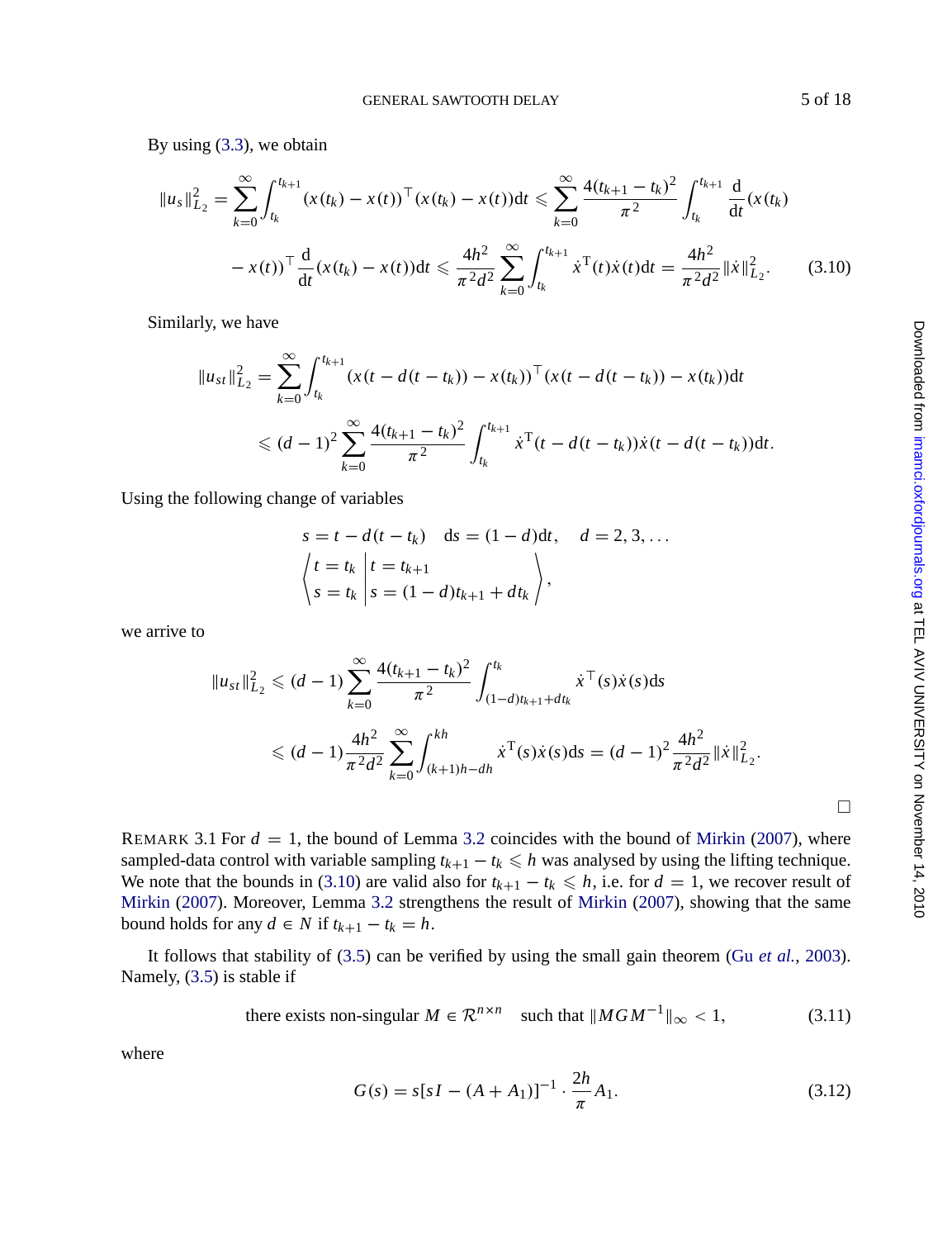We can verify the c[on](#page-3-0)dition  $(3.11)$  $(3.11)$  $(3.11)$  via the following LMI:

$$
\begin{bmatrix} P(A+A_1) + (A+A_1)^{\top} P & \frac{2h}{\pi} P A_1 & (A+A_1)^{\top} R \\ * & -R & \frac{2h}{\pi} A_1^{\top} R \\ * & * & -R \end{bmatrix} < 0
$$
 (3.13)

for  $P > 0, R > 0$ .

THEOREM 3.1 For  $d \in N$ , (3.5)–(3.6) is I–O stable (and, thus, (2.1)–(2.2) is asymptotically stable) if one of the following condition[s is](#page-1-0) satisfied:

- Condition  $(3.11)$  holds, where *G* is given by  $(3.12)$ .
- There exis[t](#page-17-0) [positive](#page-17-0)  $n \times n$  $n \times n$ -matrices  $P$ ,  $R$  such that LMI (3.13) is feasible.

### **4. Lyapunov–Krasovskii approach**

#### 4.1 *Lyapunov-based exponential stability*

DEFINITION 4.1 The system (2.1) is said to be exponentially stable if there exists constants  $\mu > 0$  and  $\delta > 0$  such that  $||x(t)|| \le \mu e^{-\delta(t-t_0)} ||\phi||_W$  for  $t \ge t_0$ .

LEMMA 4.1 (Fridman, 2010). Let there exist positive numbers  $\beta$ ,  $\delta$  and a functional *V*:  $\mathcal{R} \times W \times$  $L_2[-h, 0] \rightarrow \mathcal{R}$  such [that](#page-1-0)

$$
\beta |\phi(0)|^2 \leqslant V(t, \phi, \dot{\phi}) \leqslant \delta \|\phi\|_W^2. \tag{4.1}
$$

Let t[he f](#page-1-0)unction  $\bar{V}(t) = V(t, x_t, \dot{x}_t)$  is continuous from the right for  $x(t)$  satisfying (2.1) absolutely continuous for  $t \neq t_k$  and satisfies

$$
\lim_{t \to t_k^-} \bar{V}(t) \geqslant \bar{V}(t_k). \tag{4.2}
$$

Given  $\alpha > 0$ , if along (2.1)

$$
\bar{V}(t) + 2\alpha \bar{V}(t) \leq 0, \quad \text{almost for all } t,\tag{4.3}
$$

then (2.1) is exponentially stable with the decay rate  $\alpha$ .

#### 4.2 *Exponential stability: Case A1*

We start with the case, where  $\tau$  satisfies  $\dot{\tau} = d > 0$ . We consider separately  $0 < d \leq 1$  and  $d > 1$ .

(i) When  $0 < d \leq 1$ , we are looking for the functional of the form

$$
V(t, x_t, \dot{x}_t) = \bar{V}(t) = V_0(x_t, \dot{x}_t) + \sum_{i=1}^{2} V_i(t, x_t, \dot{x}_t) + V_3(x_t),
$$
\n(4.4)

where

$$
V_0(x_t, \dot{x}_t) = x^\top(t)Px(t) + \int_{t-h}^t e^{2a(s-t)}x^\top(s)Sx(s)ds + \frac{1}{h}\int_{-h}^0 \int_{t+\theta}^t e^{2a(s-t)}\dot{x}^\top(s)R\dot{x}(s)ds d\theta,
$$
\n(4.5)

<span id="page-5-0"></span>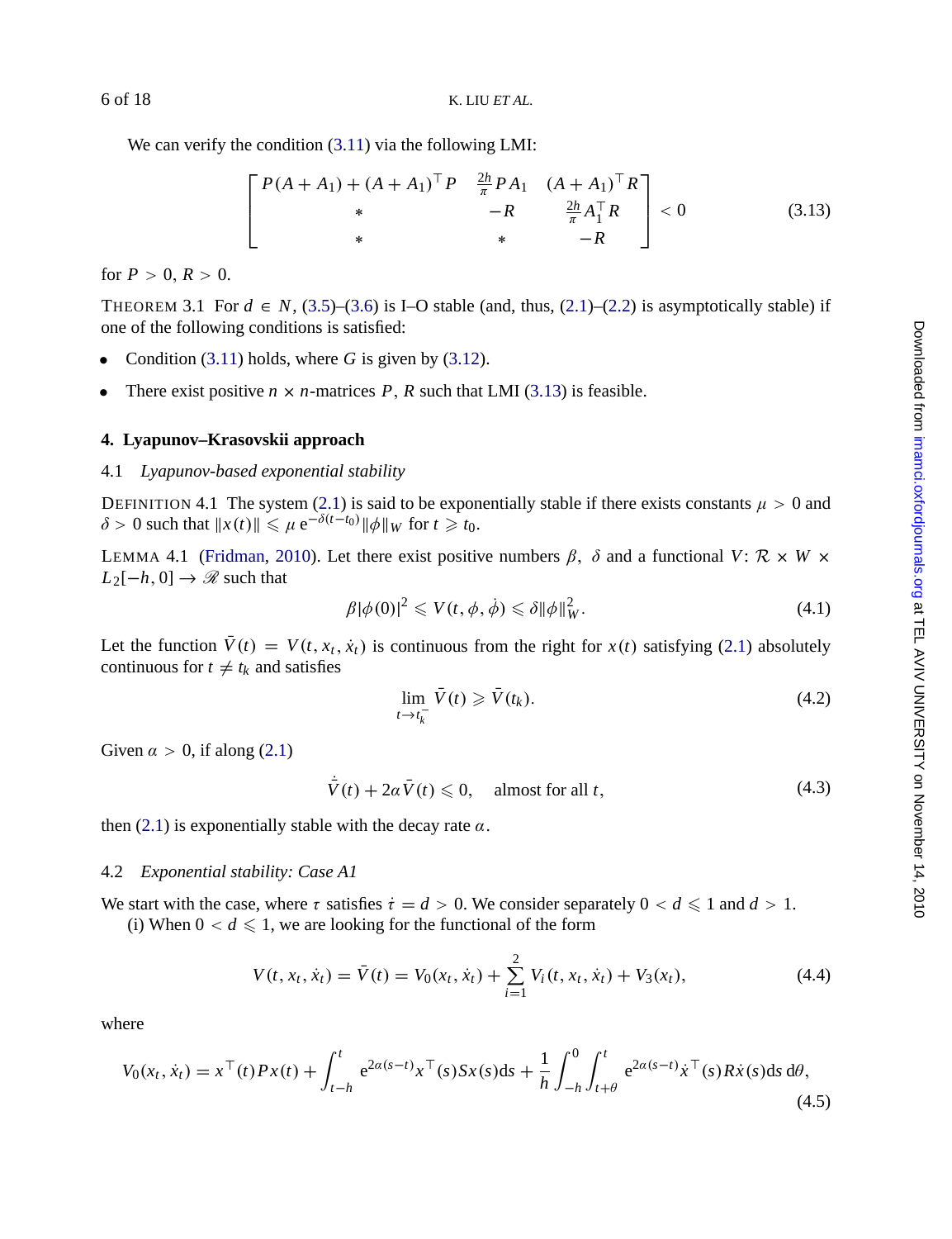GENERAL SAWTOOTH DELAY 7 of 18

<span id="page-6-0"></span>
$$
V_1(t, x_t, \dot{x}_t) = \frac{h - \tau}{h} \xi_1^{\top}(t) \begin{bmatrix} \frac{x + x^{\top}}{2} & -x + x_1 \\ * & -x_1 - x_1^{\top} + \frac{x + x^{\top}}{2} \end{bmatrix} \xi_1(t), \tag{4.6}
$$

$$
V_2(t, x_t, \dot{x}_t) = \frac{h - \tau}{h} \int_{t - \tau}^t e^{2\alpha(s - t)} \dot{x}^\top(s) U \dot{x}(s) ds,
$$
 (4.7)

$$
V_3(x_t) = \int_{t-\tau}^t e^{2a(s-t)} x^\top(s) Qx(s) ds,
$$
\n(4.8)

with  $\xi_1(t) = \text{col}\{x(t), x(t-\tau)\}, \alpha \geq 0, P > 0, S > 0, R > 0, U > 0, Q > 0.$  $\xi_1(t) = \text{col}\{x(t), x(t-\tau)\}, \alpha \geq 0, P > 0, S > 0, R > 0, U > 0, Q > 0.$  $\xi_1(t) = \text{col}\{x(t), x(t-\tau)\}, \alpha \geq 0, P > 0, S > 0, R > 0, U > 0, Q > 0.$ 

The above functional coincides with the one introduced in Fridman (2010) for  $S = R = Q = 0$ , where  $\dot{\tau} = 1$  was considered. The positive terms, depending on *S*, *R*, *Q*, guarantee that the results will be not worse than for the case of time-varying delays, where the above functional with  $U = X = X_1$ can be applied. We note that the term  $V_3$  is non-negative before the jumps at  $t = t_k$  and it becomes zero just after the jumps [\(](#page-1-0)because  $t_{|t=t_k} = (t-\tau)_{|t=t_k}$ ). The time-dependent terms  $V_1$  and  $V_2$  vanish before the jumps (because  $\tau = h$ ) and after the jumps (because  $\tau = 0$  and thus  $x(t - \tau) = x(t)$ ). Thus, *V* does not increase after the jumps and the condition  $\lim_{t \to t_k^-} V(t) \ge V(t_k)$  holds.

To guarantee that  $V > 0$  in the sense that *V* satisfies (4.1), we assume that

$$
\begin{bmatrix} P + \frac{X + X^{\top}}{2} & X_1 - X \\ * & -X_1 - X_1^{\top} + \frac{X + X^{\top}}{2} \end{bmatrix} > 0.
$$
 (4.9)

Differentiating  $\bar{V}$ , we find along (2.1)

$$
\dot{\bar{V}}(t) + 2\alpha \bar{V}(t) \le 2x^{\top}(t) P \dot{x}(t) + \dot{x}^{\top}(t) \left[ R + \frac{h - \tau}{h} U \right] \dot{x}(t) + 2\alpha [x^{\top}(t) P x(t)] \n- \frac{1}{h} e^{-2\alpha h} \int_{t-h}^{t} \dot{x}^{\top}(s) R \dot{x}(s) ds - \frac{d}{h} e^{-2\alpha h} \int_{t-\tau}^{t} \dot{x}^{\top}(s) U \dot{x}(s) ds \n+ x^{\top}(t) [S + Q] x(t) - x^{\top}(t-h) e^{-2\alpha h} S x(t-h) - (1-d) \dot{x}^{\top}(t-\tau) \n\times \frac{h - \tau}{h} U e^{-2\alpha h} \dot{x}(t-\tau) - (1-d) x^{\top}(t-\tau) e^{-2\alpha h} Q x(t-\tau) \n- \frac{d - 2\alpha (h - \tau)}{h} \dot{\xi}_{1}^{\top}(t) \left[ \begin{array}{ccc} \frac{x + x^{\top}}{2} & -X + X_{1} \\ * & -X_{1} - X_{1}^{\top} + \frac{x + x^{\top}}{2} \end{array} \right] \dot{\xi}_{1}(t) \n+ \frac{h - \tau}{h} \left[ \dot{x}^{\top}(t) (X + X^{\top}) x(t) + 2 \dot{x}^{\top}(t) (-X + X_{1}) x(t-\tau) \n+ 2(1-d) x^{\top}(t) (-X + X_{1}) \dot{x}(t-\tau) \n+ 2(1-d) \dot{x}^{\top}(t-\tau) \left( -X_{1} - X_{1}^{\top} + \frac{X + X^{\top}}{2} \right) x(t-\tau) \right].
$$

Following He *et al.* (2007), we employ the representation

$$
-\int_{t-h}^{t} \dot{x}^{\top}(s)R\dot{x}(s)ds = -\int_{t-h}^{t-\tau} \dot{x}^{\top}(s)R\dot{x}(s)ds - \int_{t-\tau}^{t} \dot{x}^{\top}(s)R\dot{x}(s)ds.
$$
 (4.10)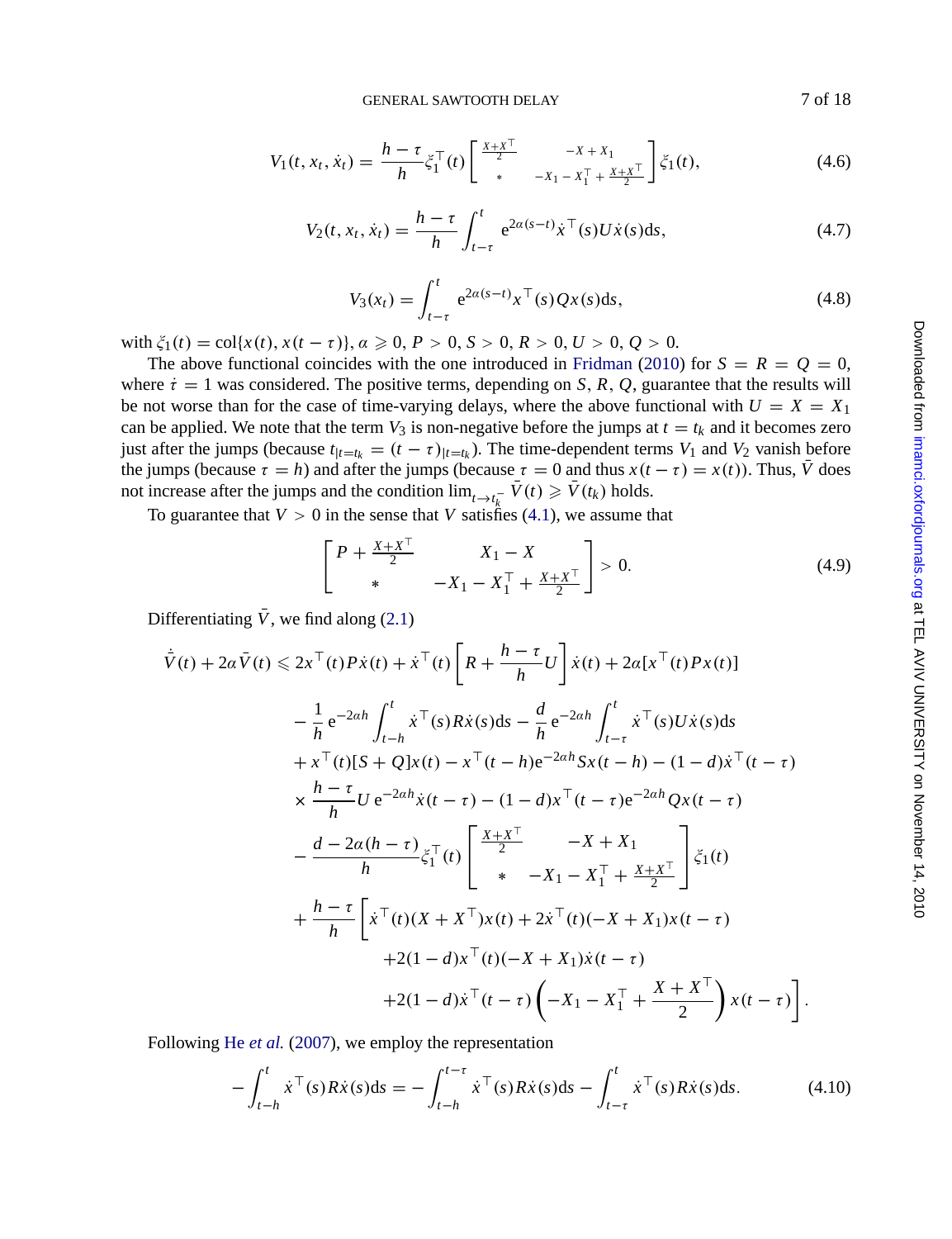We apply the Jensen's inequality (Gu *et al.*, 2003)

$$
\int_{t-\tau}^{t} \dot{x}^{\top}(s)[R+U]\dot{x}(s)ds \geq \frac{1}{\tau} \int_{t-\tau}^{t} \dot{x}^{\top}(s)ds[R+U] \int_{t-\tau}^{t} \dot{x}(s)ds,
$$
\n
$$
\int_{t-h}^{t-\tau} \dot{x}^{\top}(s)R\dot{x}(s)ds \geq \frac{1}{h-\tau} \int_{t-h}^{t-\tau} \dot{x}^{\top}(s)ds R \int_{t-h}^{t-\tau} \dot{x}(s)ds.
$$
\n(4.11)

Here, for  $\tau = 0$ , we understand by

$$
\frac{1}{\tau} \int_{t-\tau}^t \dot{x}(s) \mathrm{d}s = \lim_{\tau \to 0} \frac{1}{\tau} \int_{t-\tau}^t \dot{x}(s) \mathrm{d}s = \dot{x}(t).
$$

For  $h - \tau = 0$ , the vector  $\frac{1}{h-\tau} \int_{t-h}^{t-\tau} \dot{x}(s) ds$  is defined similarly as  $\dot{x}(t-h)$ . Then, denoting

$$
v_{11} = \frac{1}{\tau} \int_{t-\tau}^{t} \dot{x}(s) \, \mathrm{d}s, \quad v_{12} = \frac{1}{h-\tau} \int_{t-h}^{t-\tau} \dot{x}(s) \, \mathrm{d}s,
$$

we obtain

$$
\dot{\bar{V}}(t) + 2\alpha \bar{V}(t) \le 2x^{\top}(t) P \dot{x}(t) + \dot{x}^{\top}(t) \left[ R + \frac{h - \tau}{h} U \right] \dot{x}(t) + 2\alpha [x^{\top}(t) P x(t)]
$$
\n
$$
- e^{-2\alpha h} \frac{\tau}{h} v_{11}^{\top} [R + dU] v_{11} - e^{-2\alpha h} \frac{h - \tau}{h} v_{12}^{\top} R v_{12} + x^{\top}(t) [S + Q] x(t)
$$
\n
$$
- x^{\top}(t - h) e^{-2\alpha h} S x(t - h) - (1 - d) \dot{x}^{\top}(t - \tau) \frac{h - \tau}{h} U e^{-2\alpha h} \dot{x}(t - \tau)
$$
\n
$$
- (1 - d) x^{\top}(t - \tau) e^{-2\alpha h} Q x(t - \tau)
$$
\n
$$
- \frac{d - 2\alpha (h - \tau)}{h} \dot{\xi}_{1}^{\top}(t) \left[ \frac{x + x^{\top}}{2} - X + X_{1} \frac{x + x^{\top}}{2} \right] \dot{\xi}_{1}(t)
$$
\n
$$
h - \tau \left[ T - \tau \right] \frac{\tau}{h} \frac{x + x^{\top}}{2} \frac{x + x^{\top}}{2} + \tau
$$

$$
+\frac{h-\tau}{h}\left[\dot{x}^{\top}(t)(X+X^{\top})x(t)+2\dot{x}^{\top}(t)(-X+X_1)x(t-\tau) +2(1-d)x^{\top}(t)(-X+X_1)\dot{x}(t-\tau) +2(1-d)\dot{x}^{\top}(t-\tau)\left(-X_1-X_1^{\top}+\frac{X+X^{\top}}{2}\right)x(t-\tau)\right].
$$
 (4.12)

Following He *et al.* (2004), we insert free-weighting  $n \times n$ -matrices by adding the following expressions to  $\bar{V}$ :

$$
0 = 2[xT(t)Y1T + \dot{x}T(t)Y2T + xT(t - \tau)TT][-x(t) + x(t - \tau) + \tau v11],
$$
  
\n
$$
0 = 2[xT(t)Z1T + \dot{x}T(t)Z2T][-x(t - \tau) + x(t - h) + (h - \tau)v12].
$$
\n(4.13)

We use further the descriptor method (Fridman, 2001), where the right-hand side (RHS) of the expression

$$
0 = 2[xT(t)P2T + \dot{x}T(t)P3T][Ax(t) + A1x(t - \tau) - \dot{x}(t)],
$$
\n(4.14)

with some  $n \times n$ -matrices,  $P_2$ ,  $P_3$  is added into the RHS of (4.12).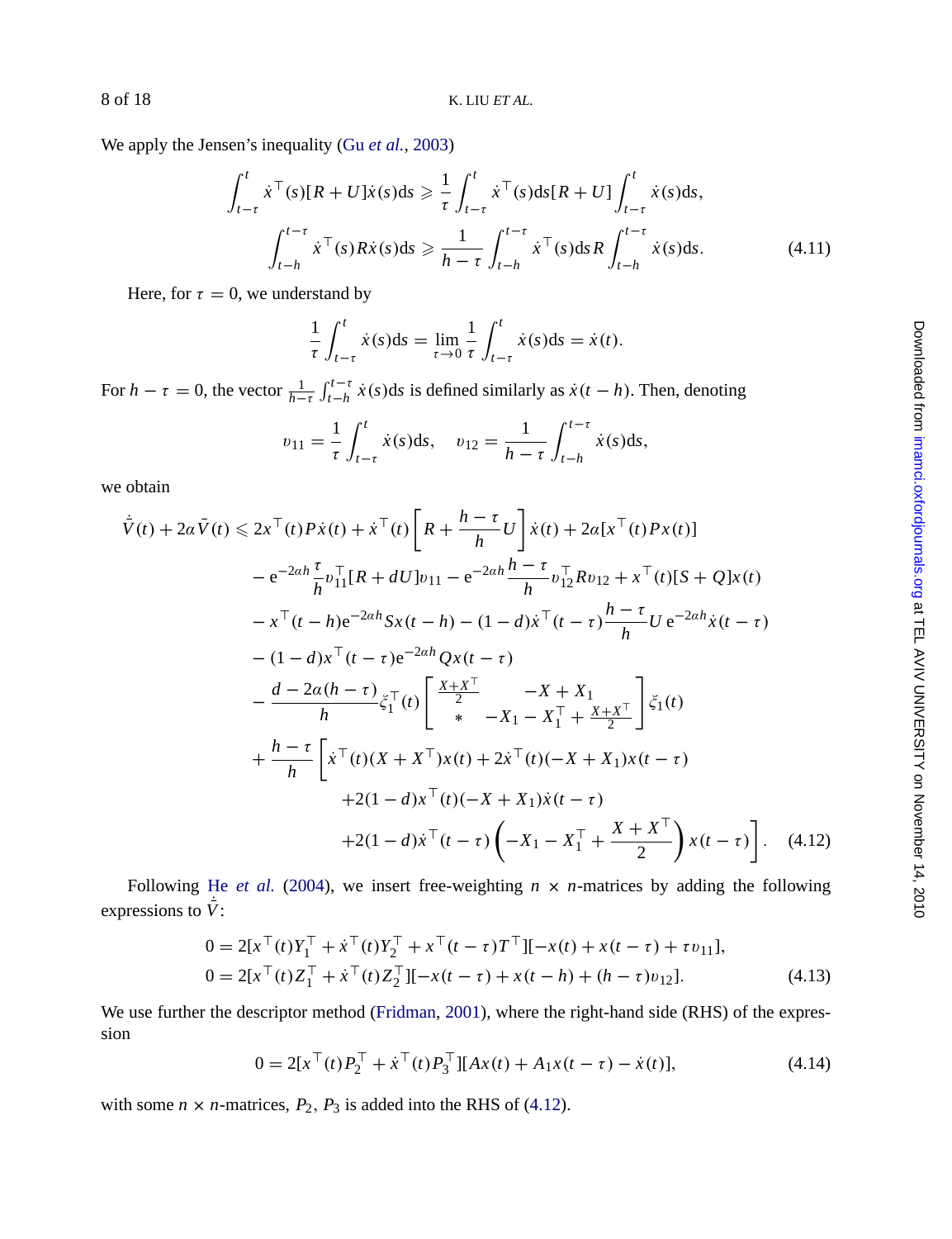GENERAL SAWTOOTH DELAY 9 of 18

<span id="page-8-0"></span>Setting

$$
\eta_1(t) = \text{col}\{x(t), \dot{x}(t), x(t-h), v_{11}, v_{12}, x(t-\tau), \dot{x}(t-\tau)\},
$$

we obtain that

$$
\dot{\bar{V}}(t) + 2\alpha \bar{V}(t) \leqslant \eta_1^\top(t) \Psi_1 \eta_1(t) < 0,\tag{4.15}
$$

if the following inequality

$$
\Psi_{1} = \begin{bmatrix} \Phi_{11} - \frac{d-2\alpha(h-\tau)}{2h}(X + X^{\top}) & \Phi_{12} + \frac{h-\tau}{2h}(X + X^{\top}) & Z_{1}^{\top} & \tau Y_{1}^{\top} & (h-\tau)Z_{1}^{\top} & \Phi_{16} & \Phi_{17} \\ * & \Phi_{22} + \frac{h-\tau}{h}U & Z_{2}^{\top} & \tau Y_{2}^{\top} & (h-\tau)Z_{2}^{\top} & \Phi_{26} & 0 \\ * & * & -S e^{-2\alpha h} & 0 & 0 & 0 \\ * & * & * & * & -\frac{\tau}{h}[R + dU]e^{-2\alpha h} & 0 & \tau T & 0 \\ * & * & * & * & * & \Phi_{66} & \Phi_{67} \\ * & * & * & * & * & * & \Phi_{77} \end{bmatrix} < 0
$$
\n
$$
(4.16)
$$

holds, where

$$
\Phi_{11} = A^{\top} P_2 + P_2^{\top} A + 2\alpha P + S + Q - Y_1 - Y_1^{\top},
$$
  
\n
$$
\Phi_{12} = P - P_2^{\top} + A^{\top} P_3 - Y_2,
$$
  
\n
$$
\Phi_{16} = Y_1^{\top} - Z_1^{\top} + P_2^{\top} A_1 - T + \frac{d - 2\alpha(h - \tau)}{h} (X - X_1),
$$
  
\n
$$
\Phi_{17} = (1 - d) \frac{h - \tau}{h} (-X + X_1),
$$
  
\n
$$
\Phi_{22} = -P_3 - P_3^{\top} + R,
$$
  
\n
$$
\Phi_{26} = Y_2^{\top} - Z_2^{\top} + P_3^{\top} A_1 - \frac{h - \tau}{h} (X - X_1),
$$
  
\n
$$
\Phi_{66} = -(1 - d) Q e^{-2\alpha h} + T + T^{\top} - [d - 2\alpha(h - \tau)] \frac{X + X^{\top} - 2X_1 - 2X_1^{\top}}{2h},
$$
\n(4.17)

$$
\Phi_{67} = (1 - d) \frac{h - \tau}{2h} (X + X^{\top} - 2X_1 - 2X_1^{\top}),
$$
  
\n
$$
\Phi_{77} = -(1 - d) \frac{h - \tau}{h} U e^{-2ah}.
$$

The latter inequality for  $\tau \to 0$  and  $\tau \to h$  leads to the following LMIs:

$$
\Psi_{11} = \begin{bmatrix} \phi_{11} - \frac{d-2ah}{2h}(X + X^{\top}) & \phi_{12} + \frac{X + X^{\top}}{2} & Z_{1}^{\top} & hZ_{1}^{\top} & \phi_{16}|_{\tau=0} & \phi_{17}|_{\tau=0} \\ * & \phi_{22} + U & Z_{2}^{\top} & hZ_{2}^{\top} & \phi_{26}|_{\tau=0} & 0 \\ * & * & -se^{-2ah} & 0 & 0 & 0 \\ * & * & * & * & * & \phi_{66}|_{\tau=0} & \phi_{67}|_{\tau=0} \\ * & * & * & * & * & \phi_{77}|_{\tau=0} \end{bmatrix} < 0, \qquad (4.18)
$$
\n
$$
\Psi_{12} = \begin{bmatrix} \phi_{11} - \frac{d}{2h}(X + X^{\top}) & \phi_{12} & Z_{1}^{\top} & hY_{1}^{\top} & \phi_{16}|_{\tau=h} \\ * & * & * & -se^{-2ah} & 0 & 0 \\ * & * & * & -se^{-2ah} & 0 & 0 \\ * & * & * & * & * & * \end{bmatrix} < 0. \qquad (4.19)
$$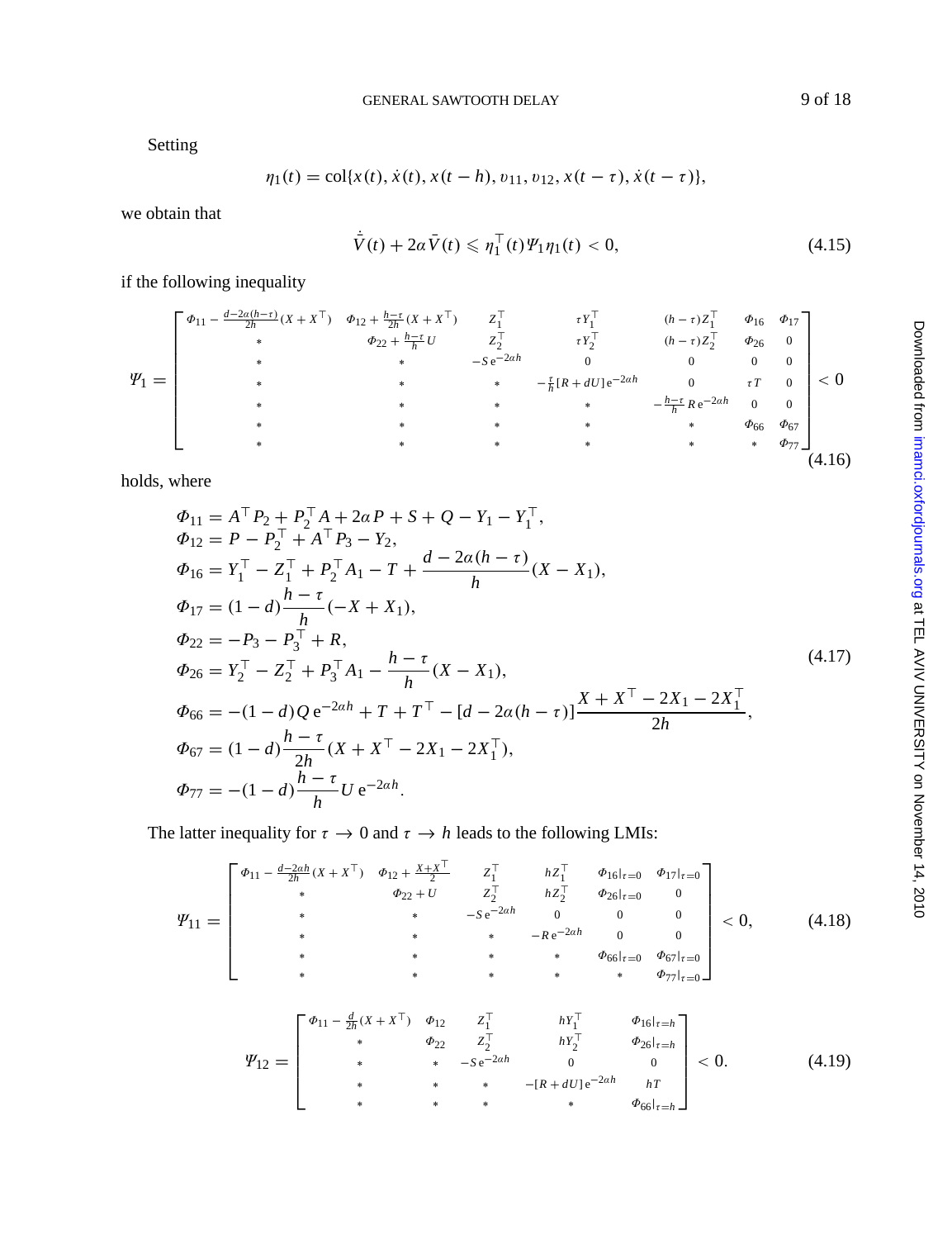Denoting:  $\eta_{1i}(t) = \text{col}\{x(t), \dot{x}(t), x(t-h), v_{1i}, x(t-\tau), \dot{x}(t-\tau)\}$  $(i = 1, 2)$ , the latter two LMIs imply (4.16) because

$$
\frac{h-\tau}{h} \eta_{12}^{\top}(t) \Psi_{11} \eta_{12}(t) + \frac{\tau}{h} \eta_{11}^{\top}(t) \Psi_{12} \eta_{11}(t) = \eta_1^{\top}(t) \Psi_1 \eta_1(t) < 0,
$$

and  $\Psi_1$  is thus convex in  $\tau \in [0, h]$ .

(ii) For  $d > 1$ , we consider the following LKF:

$$
V(t, x_t, \dot{x}_t) = \bar{V}(t) = V_0(x_t, \dot{x}_t) + \sum_{i=1}^{2} V_i(t, x_t, \dot{x}_t),
$$
\n(4.20)

where  $V_0$  is given by  $(4.5)$  and

$$
V_1(t, x_t, \dot{x}_t) = \frac{h - \tau}{h} \xi_2^{\top}(t) \begin{bmatrix} \frac{X + X^{\top}}{2} & -X + X_1 \\ * & -X_1 - X_1^{\top} + \frac{X + X^{\top}}{2} \end{bmatrix} \xi_2(t),\tag{4.21}
$$

$$
V_2(t, x_t, \dot{x}_t) = \frac{h - \tau}{h} \int_{t - \frac{\tau}{d}}^t e^{2\alpha(s - t)} \dot{x}^\top(s) U \dot{x}(s) ds,
$$
 (4.22)

with  $\xi_2(t) = \text{col}\big\{x(t), x\big(t - \frac{\tau}{d}\big)\big\}$ ,  $\alpha \geq 0, U > 0$ . To guarantee that  $V > 0$ , we assume (4.9). Since  $t_{|t=t_k} = (t - \frac{\tau}{d})_{|t=t_k}$ , we see that  $\overline{V}$  does not grow after the jumps.

Differentiating  $\bar{V}$ , we have along (2.1)

$$
\dot{\bar{V}}(t) + 2\alpha \bar{V}(t) \le 2x^{\top}(t) P \dot{x}(t) + \dot{x}^{\top}(t) \left[ R + \frac{h - \tau}{h} U \right] \dot{x}(t) + 2\alpha [x^{\top}(t) P x(t)] \n- \frac{1}{h} e^{-2\alpha h} \int_{t-h}^{t} \dot{x}^{\top}(s) R \dot{x}(s) ds - \frac{d}{h} e^{-\frac{2\alpha h}{d}} \int_{t-\frac{\tau}{d}}^{t} \dot{x}^{\top}(s) U \dot{x}(s) ds \n+ x^{\top}(t) S x(t) - x^{\top}(t-h) e^{-2\alpha h} S x(t-h) \n- \frac{d - 2\alpha (h - \tau)}{h} \xi_{2}^{\top}(t) \left[ \frac{x + x^{\top}}{2} -X + X_{1} \right] \xi_{2}(t) \n+ \frac{h - \tau}{h} \left[ \dot{x}^{\top}(t) (X + X^{\top}) x(t) + 2 \dot{x}^{\top}(t) (-X + X_{1}) x(t - \frac{\tau}{d}) \right].
$$

We employ the representation

$$
- \int_{t-h}^{t} \dot{x}^{\top}(s) R \dot{x}(s) ds = - \int_{t-h}^{t-\tau} \dot{x}^{\top}(s) R \dot{x}(s) ds - \int_{t-\tau}^{t-\frac{\tau}{d}} \dot{x}^{\top}(s) R \dot{x}(s) ds - \int_{t-\frac{\tau}{d}}^{t} \dot{x}^{\top}(s) R \dot{x}(s) ds.
$$

Similar to (4.11), applying the Jensen's inequality and then denoting

$$
v_{21} = \frac{d}{\tau} \int_{t-\frac{\tau}{d}}^{t} \dot{x}(s) \, ds, \quad v_{22} = \frac{1}{h-\tau} \int_{t-h}^{t-\tau} \dot{x}(s) \, ds, \quad v_{23} = \frac{d}{h(d-1)} \int_{t-\tau}^{t-\frac{\tau}{d}} \dot{x}(s) \, ds,
$$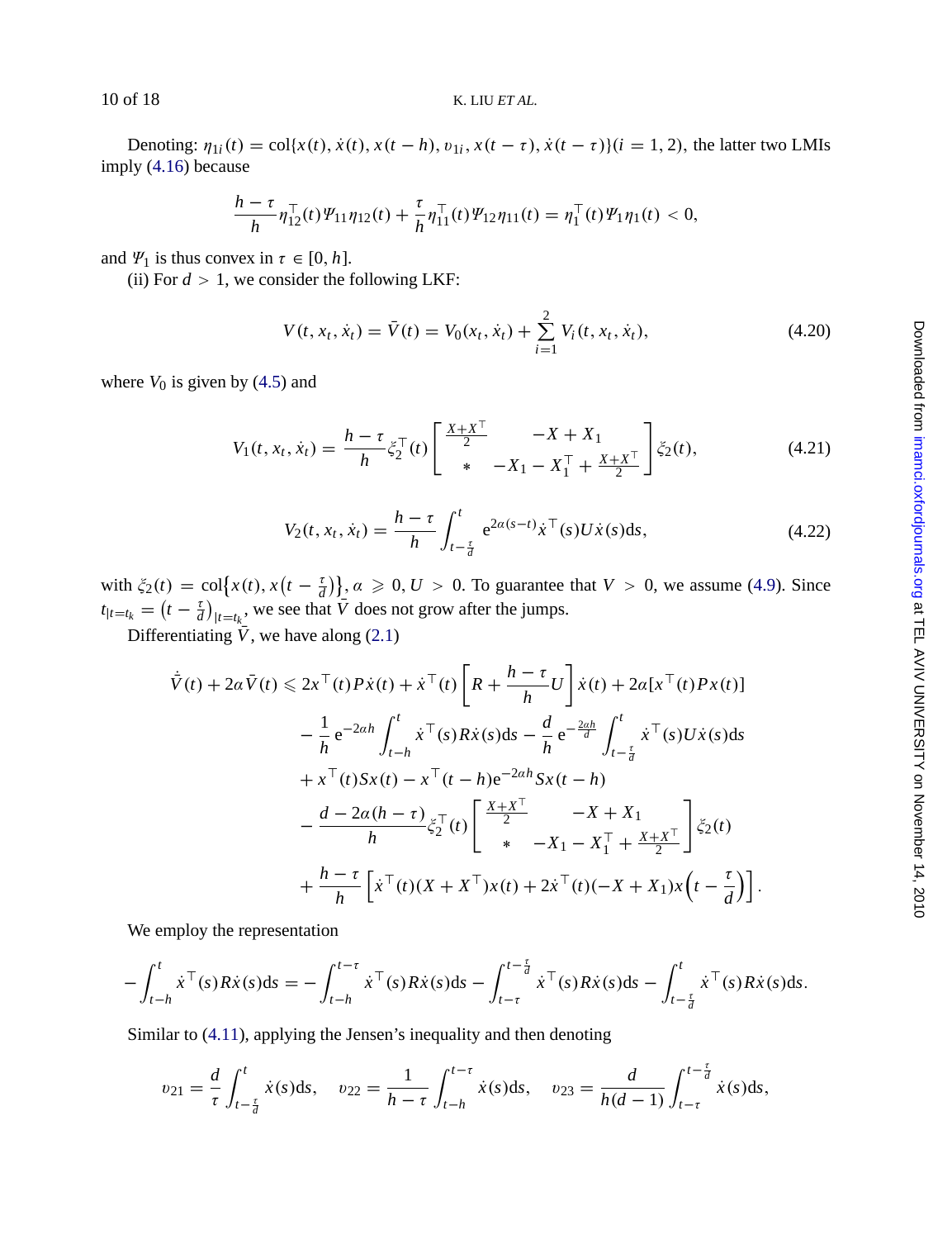GENERAL SAWTOOTH DELAY 11 of 18

we obtain

$$
\dot{\bar{V}}(t) + 2\alpha \bar{V}(t) \leq 2x^{\top}(t)P\dot{x}(t) + \dot{x}^{\top}(t)\left[R + \frac{h-\tau}{h}U\right]\dot{x}(t) + 2\alpha[x^{\top}(t)Px(t)] \n- \frac{\tau}{h}v_{21}^{\top}\left[\frac{R}{d}e^{-2ah} + Ue^{-\frac{2ah}{d}}\right]v_{21} - e^{-2ah}\frac{h-\tau}{h}v_{22}^{\top}Rv_{22} - e^{-2ah}\frac{d-1}{d}v_{23}^{\top}Rv_{23} \n+ x^{\top}(t)Sx(t) - x^{\top}(t-h)e^{-2ah}Sx(t-h) \n- \frac{d-2\alpha(h-\tau)}{h}\xi_{2}^{\top}(t)\left[\begin{array}{c}\frac{X+X^{\top}}{2} & -X+X_{1} \\ * & -X_{1} - X_{1}^{\top} + \frac{X+X^{\top}}{2}\end{array}\right]\xi_{2}(t) \n+ \frac{h-\tau}{h}[\dot{x}^{\top}(t)(X+X^{\top})x(t) + 2\dot{x}^{\top}(t)(-X+X_{1})x(t-\frac{\tau}{d})].
$$

Similar to (4.13), we insert free-weighting  $n \times n$ -matrices by adding the following expressions to  $\bar{V}$ :

$$
0 = 2\left[x^{\top}(t)Y_{1}^{\top} + \dot{x}^{\top}(t)Y_{2}^{\top} + x^{\top}(t - \frac{\tau}{d})T_{1}^{\top}\right] \left[-x(t) + x\left(t - \frac{\tau}{d}\right) + \frac{\tau}{d}v_{21}\right],
$$
  
\n
$$
0 = 2[x^{\top}(t)Z_{1}^{\top} + \dot{x}^{\top}(t)Z_{2}^{\top} + x^{\top}(t - \tau)T_{2}^{\top}] [-x(t - \tau) + x(t - h) + (h - \tau)v_{22}],
$$
  
\n
$$
0 = 2[x^{\top}(t)M_{1}^{\top} + \dot{x}^{\top}(t)M_{2}^{\top}] \left[-x\left(t - \frac{\tau}{d}\right) + x(t - \tau) + \frac{h(d - 1)}{d}v_{23}\right].
$$

Similar to (4.14), the same expression is added into the RHS of (4.2). Setting  $\eta_2(t) = \text{col}\Big\{x(t), \dot{x}(t), x(t-h), v_{21}, v_{22}, v_{23}, x(t-\frac{\tau}{d}), x(t-\tau)\Big\}$ , we obtain that

$$
\dot{\bar{V}}(t) + 2\alpha \bar{V}(t) \leq \eta_2^{\top}(t) \Psi_2 \eta_2(t) < 0,\tag{4.23}
$$

if the inequality

$$
\begin{array}{c}\n\mathcal{Y}_{2} = \\
\begin{bmatrix}\n\Omega_{11} - \frac{d - 2a(h - \tau)}{2h}(X + X^{\top}) & \phi_{12} + \frac{h - \tau}{2h}(X + X^{\top}) & Z_{1}^{\top} & \frac{\tau}{d}Y_{1}^{\top} & (h - \tau)Z_{1}^{\top} & \frac{h(d - 1)}{d}M_{1}^{\top} & Q_{17} & Q_{18} \\
\ast & \phi_{22} + \frac{h - \tau}{h}U & Z_{2}^{\top} & \frac{\tau}{d}Y_{2}^{\top} & (h - \tau)Z_{2}^{\top} & \frac{h(d - 1)}{d}M_{2}^{\top} & Q_{27} & Q_{28} \\
\ast & \ast & -S e^{-2ah} & 0 & 0 & 0 & 0 & 0 \\
\ast & \ast & \ast & \ast & 0 & 0 & \frac{\tau}{d}T_{1} & 0 \\
\ast & \ast & \ast & \ast & \ast & -\frac{h - \tau}{h}Re^{-2ah} & 0 & 0 & (h - \tau)T_{2} \\
\ast & \ast & \ast & \ast & \ast & \ast & \ast & 0 & 0 \\
\ast & \ast & \ast & \ast & \ast & \ast & \ast & \ast & Q_{77} & 0 \\
\ast & \ast & \ast & \ast & \ast & \ast & \ast & \ast & \ast & \ast \\
\end{bmatrix} &< 0\n\end{array}
$$
\n(4.24)

holds, where

$$
Q_{11} = A^{\top} P_2 + P_2^{\top} A + 2\alpha P + S - Y_1 - Y_1^{\top},
$$
  
\n
$$
Q_{17} = Y_1^{\top} - M_1^{\top} - T_1 + \frac{d - 2\alpha(h - \tau)}{h} (X - X_1),
$$
  
\n
$$
Q_{18} = M_1^{\top} - Z_1^{\top} + P_2^{\top} A_1,
$$
  
\n
$$
Q_{27} = Y_2^{\top} - M_2^{\top} - \frac{h - \tau}{h} (X - X_1),
$$
  
\n
$$
Q_{28} = M_2^{\top} - Z_2^{\top} + P_3^{\top} A_1,
$$
  
\n
$$
Q_{44} = -\frac{\tau}{h} \left[ \frac{R}{d} e^{-2\alpha h} + U e^{-\frac{2\alpha h}{d}} \right],
$$
  
\n
$$
Q_{77} = T_1 + T_1^{\top} - [d - 2\alpha(h - \tau)] \frac{X + X^{\top} - 2X_1 - 2X_1^{\top}}{2h}.
$$
\n(4.25)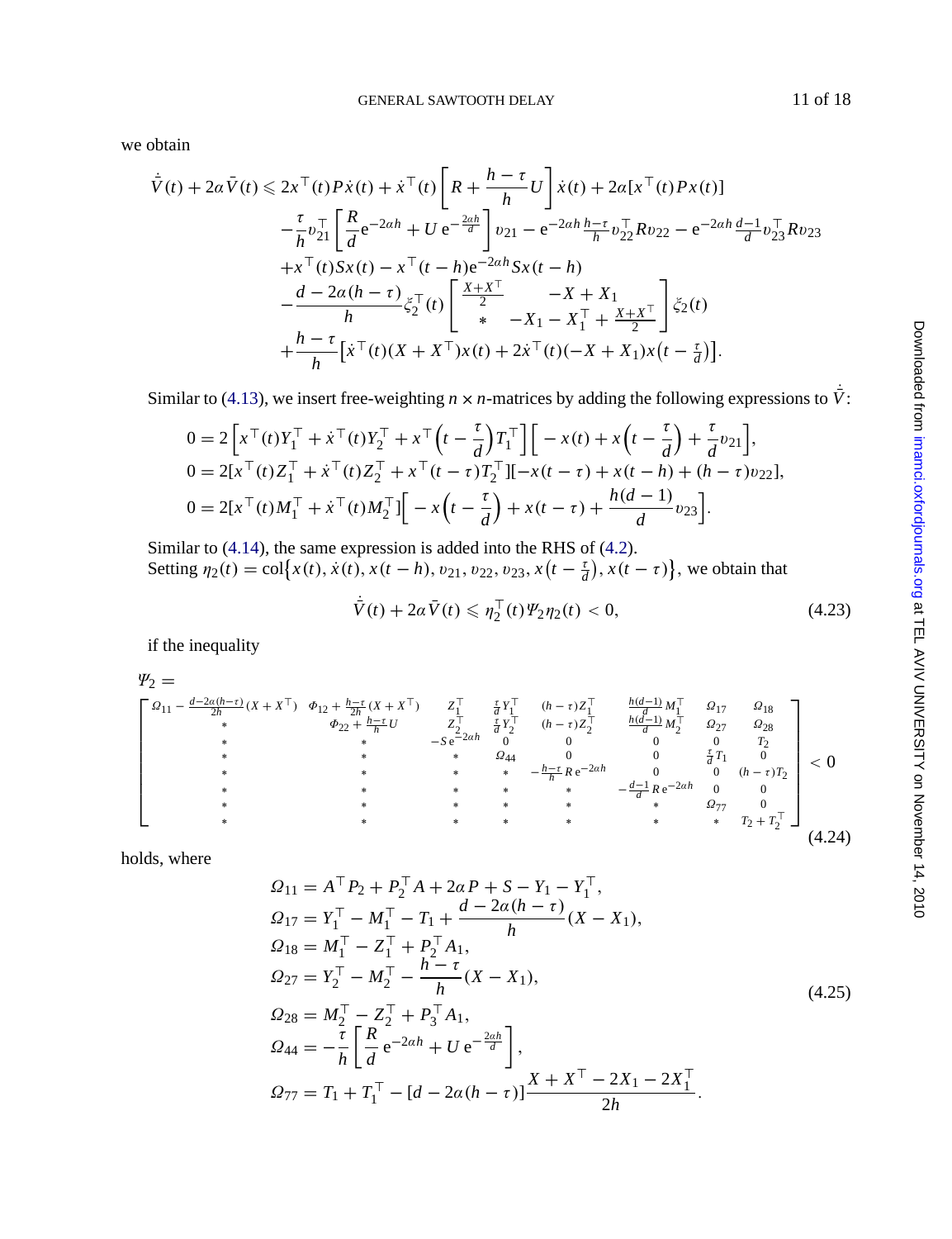The latter inequality for  $\tau \to 0$  and  $\tau \to h$  leads to the following LMIs:

$$
\Psi_{21} = \begin{bmatrix}\n\Omega_{11} - \frac{d-2ah}{2h}(X + X^{T}) & \Phi_{12} + \frac{X + X^{T}}{2} & Z_{1}^{T} & hZ_{1}^{T} & \frac{h(d-1)}{d}M_{1}^{T} & \Omega_{17}|_{\tau=0} & \Omega_{18} \\
\ast & \Phi_{22} + U & Z_{2}^{T} & hZ_{2}^{T} & \frac{h(d-1)}{d}M_{2}^{T} & \Omega_{27}|_{\tau=0} & \Omega_{28} \\
\ast & \ast & \ast & -Re-2ah & 0 & 0 & hT_{2} \\
\ast & \ast & \ast & \ast & \ast & \frac{d-1}{d}Re^{-2ah} & 0 & 0 \\
\ast & \ast & \ast & \ast & \ast & \frac{d-1}{d}Re^{-2ah} & 0 & 0 \\
\ast & \ast & \ast & \ast & \ast & \frac{d-1}{d}Re^{-2ah} & 0 & 0 \\
\ast & \ast & \ast & \ast & \ast & \frac{d-1}{d}Re^{-2ah} & 0 & 0 \\
\ast & \ast & \ast & \ast & \ast & \frac{d-1}{d}Re^{-2ah} & 0 & 0 \\
\ast & \ast & \ast & \ast & \ast & \frac{d-1}{d}Im_{\mathcal{M}_{1}^{T}} & \Omega_{17}|_{\tau=h} & \Omega_{18} \\
\ast & \ast & \ast & -Se-2ah & 0 & 0 & 0 & T_{2} \\
\ast & \ast & \ast & \ast & \frac{d}{d}Tr_{1} & 0 & 0 & 0 \\
\ast & \ast & \ast & \ast & \frac{d}{d}Tr_{1} & 0 & 0 & 0 \\
\ast & \ast & \ast & \ast & \frac{d}{d}Tr_{1} & 0 & 0 & 0 \\
\ast & \ast &
$$

Similarly, we can obta[in](#page-6-0) that  $\Psi_2$  is also conve[x](#page-6-0) in  $\tau \in [0, h]$ . We summar[ize](#page-1-0) the results in the following theorem.

THEOREM 4.2 (i) Given  $\alpha > 0$ ,  $0 < d \le 1$ , let there exist  $n \times n$ -matrices  $P > 0$ ,  $R > 0$ ,  $U >$  $0, S > 0, Q > 0, X, X_1, T, P_2, P_3, Y_i$  $0, S > 0, Q > 0, X, X_1, T, P_2, P_3, Y_i$  $0, S > 0, Q > 0, X, X_1, T, P_2, P_3, Y_i$  and  $Z_i(i = 1, 2)$  such that the LMIs (4.9), (4.18), (4.19) with notations given in (4.17) are feasible. Then, (2.1) is exponentially stable with the [decay](#page-17-0) [rate](#page-17-0)  $\alpha$  $\alpha$  $\alpha$  [for](#page-17-0) all delays  $0 \leq \tau \leq h$  satisfying A1.

(ii) Given  $\alpha > 0$ ,  $d > 1$ , let there exist  $n \times n$ -matrices  $P > 0$ ,  $R > 0$ ,  $U > 0$ ,  $S > 0$ ,  $X$ ,  $X_1$ ,  $P_2$ ,  $P_3$ ,  $T_i$ ,  $Y_i$ ,  $Z_i$  and  $M_i$  ( $i = 1, 2$ ) such that the LMIs (4.9), (4.26), (4.27) with notations given in (4.25) are feasible. Then, (2.1) is exponentially stable with the decay rate  $\alpha$  for all delays  $0 \leq \tau \leq h$  satisfying A1.

REMARK 4.1 LMIs of Theorem 4.2 with  $X = X_1 = U = 0$  give sufficient conditions for exponential stability of (2.1) with  $\tau(t) \in [0, h]$ : (i) for all slowly varying delays and (ii) for fast-varying delays. In the numerical examples, these conditions lead to the same results as the results of Park  $\&$  Ko (2007), however, they posses a fewer number of slack matrices.

### 4.3 *Exponential sta[bility](#page-5-0): Case A2*

For  $\dot{\tau} = -d < 0$ , we also differ between  $0 < d \le 1$  and  $d > 1$ .

(i) When  $0 < d \leq 1$ , we are looking for the functional of the form:

$$
V(t, x_t, \dot{x}_t) = \bar{V}(t) = V_0(x_t, \dot{x}_t) + \sum_{i=1}^{2} V_i(t, x_t, \dot{x}_t) + V_3(x_t),
$$
\n(4.28)

where  $V_0$  is given by  $(4.5)$  and

$$
V_1(t, x_t, \dot{x}_t) = \frac{\tau}{h} \dot{\xi}_3^{\top}(t) \begin{bmatrix} \frac{X + X^{\top}}{2} & -X + X_1 \\ * & -X_1 - X_1^{\top} + \frac{X + X^{\top}}{2} \end{bmatrix} \dot{\xi}_3(t),
$$

<span id="page-11-0"></span>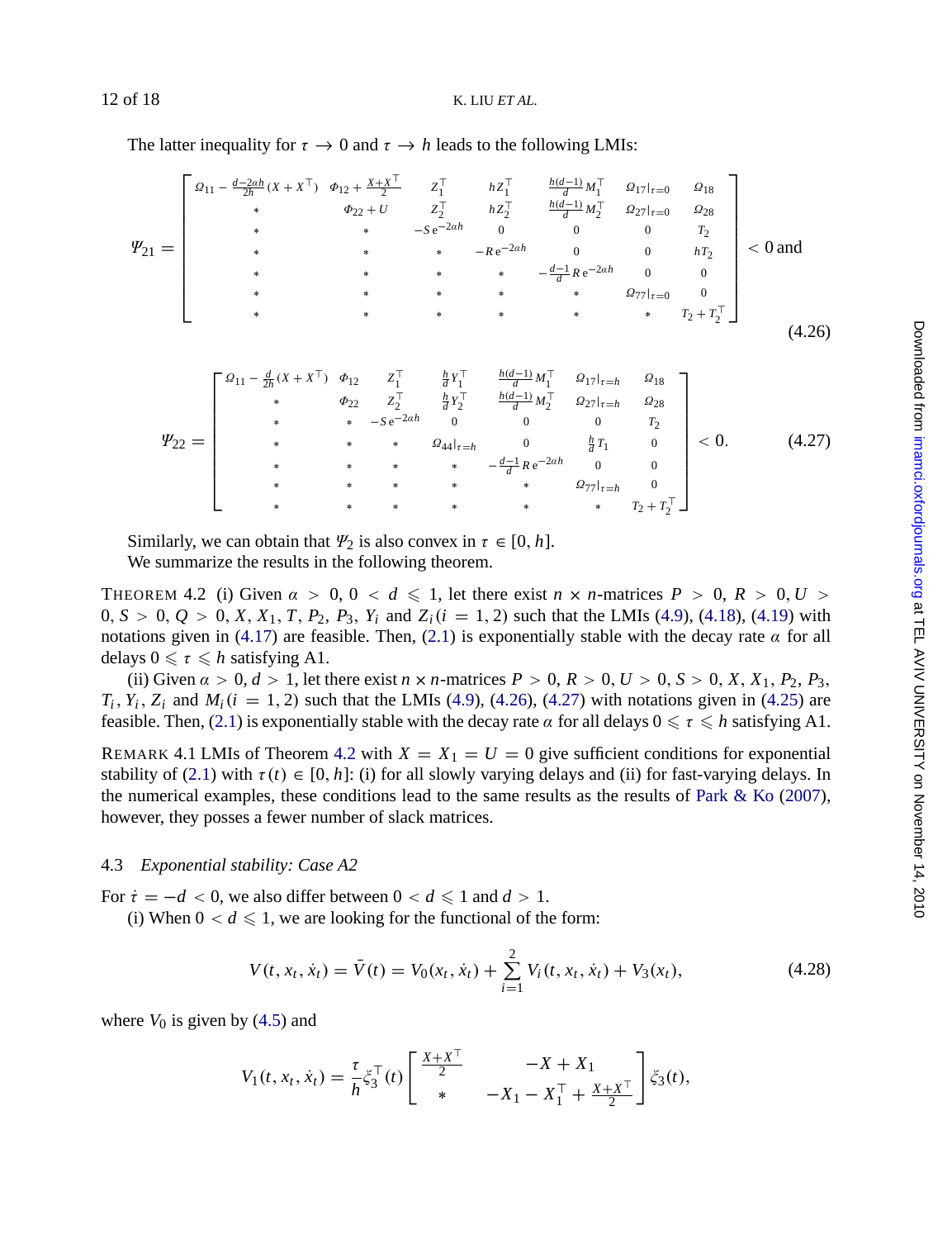GENERAL SAWTOOTH DELAY 13 of 18

$$
V_2(t, x_t, \dot{x}_t) = \frac{\tau}{h} \int_{t-(h-\tau)}^t e^{2\alpha(s-t)} \dot{x}^\top(s) U \dot{x}(s) ds,
$$
  

$$
V_3(x_t) = \int_{t-(h-\tau)}^t e^{2\alpha(s-t)} x^\top(s) Q x(s) ds,
$$

with  $\xi_3(t) = \text{col}\{x(t), x(t-(h-\tau))\}, \alpha \geq 0, U > 0, Q > 0$  and (4.9) also satisfied to guarantee that  $V > 0$ .

We note that  $V_3$  is non-negative before the jump at  $t = t_k$  and it becomes zero just after the jump (because  $t_{|t=t_k} = (t - (h - \tau))_{|t=t_k}$ ). The time-dependent terms  $V_1$  and  $V_2$  vanish before the jumps (because  $\tau = 0$ ) and afte[r](#page-5-0) [the](#page-5-0) jumps (because  $\tau = h$  and thus  $x(t - (h - \tau)) = x(t)$ ). Hence, the condition  $\lim_{t \to t_k^-} V(t) \ge V(t_k)$  holds.

(ii) For  $d > 1$ , the discontinuous Lyapunov functional is modified as follows:

$$
V(t, x_t, \dot{x}_t) = \bar{V}(t) = V_0(x_t, \dot{x}_t) + \sum_{i=1}^{2} V_i(t, x_t, \dot{x}_t),
$$
\n(4.29)

where  $V_0$  is also given by  $(4.5)$  and

$$
V_1(t, x_t, \dot{x}_t) = \frac{\tau}{h} \dot{\xi}_4^\top(t) \begin{bmatrix} \frac{X + X^\top}{2} & -X + X_1 \\ * & -X_1 - X_1^\top + \frac{X + X^\top}{2} \end{bmatrix} \dot{\xi}_4(t),
$$
  

$$
V_2(t, x_t, \dot{x}_t) = \frac{\tau}{h} \int_{t - \frac{h - \tau}{d}}^t e^{2\alpha(s - t)} \dot{x}^\top(s) U \dot{x}(s) ds,
$$

with  $\xi_4(t) = \text{col}\Big\{x(t), x(t - \frac{h-\tau}{d})\Big\}, \alpha \geqslant 0, U > 0$  and (4.9) also satisfied to guarantee that  $V > 0$ . Also in this case,  $\bar{V}$  does not grow after the jumps.

Similar to Theorem 4.2, we obtain the following theorem.

THEOREM 4.3 (i) Given  $\alpha > 0$ ,  $0 < d \le 1$ , let there exist  $n \times n$ -matrices  $P > 0$ ,  $R > 0$ ,  $U > 0$ ,  $S >$  $0, Q > 0, X, X_1, P_{21}, P_{31}, P_{22}, P_{32}, Y_{ij}, M_{ij}, Z_{ij}$  and  $T_{ij}(i, j = 1, 2)$  such that (4.9) and the following four LMIs: (4.30), for  $\tau \to 0$  and  $\tau \to \frac{h}{2}$ , and (4.31), for  $\tau \to \frac{h}{2}$  and  $\tau \to h$ ,

$$
\begin{bmatrix}\n\theta_{11} & \theta_{12} + \frac{r}{2h}(X + X^{\top}) & M_{11}^{\top} & rY_{11}^{\top} & (h - 2r)Z_{11}^{\top} & rM_{11}^{\top} & \theta_{17} & \theta_{18} + Z_{11}^{\top} - M_{11}^{\top} & \theta_{19} \\
* & \theta_{22} + \frac{r}{h}U & M_{12}^{\top} & rY_{12}^{\top} & (h - 2r)Z_{12}^{\top} & rM_{12}^{\top} & \theta_{27} & \theta_{28} + Z_{12}^{\top} - M_{12}^{\top} & 0 \\
* & * & -Se^{-2ah} & 0 & 0 & 0 & 0 & 0 & 0 \\
* & * & * & * & * & \theta_{55} & 0 & 0 & (h - 2r)T_{12} & 0 \\
* & * & * & * & * & * & * \theta_{55} & 0 & 0 & (h - 2r)T_{12} & 0 \\
* & * & * & * & * & * & * & T_{11} + T_{11}^{\top} & -T_{12} & 0 \\
* & * & * & * & * & * & * & * \theta_{88} + T_{12} + T_{12}^{\top} & \theta_{89} \\
* & * & * & * & * & * & * \theta_{99}\n\end{bmatrix}\n $\n\begin{bmatrix}\n\theta_{11} & \theta_{12} & \theta_{13} + Z_{11}^{\top} - M_{11}^{\top} & \theta_{19} \\
\theta_{22} + \frac{r}{h}U & M_{12}^{\top} & \theta_{23} & \theta_{28} + Z_{12}^{\top} - M_{12}^{\top} & 0 \\
\theta_{33} + Z_{12}^{\top} - M_{12}^{\top} & 0 & 0 & 0 \\
\theta_{41} & 0 & 0 & 0 & 0 & 0 \\
\theta_{52} & 0 & 0 & 0 & 0 & 0 \\
\theta_{63} & 0 & 0 & 0 & 0 & 0 \\
\theta_{71} & 0 & 0 & 0 & 0 \\
\theta_{84} & 0 & 0 & 0 & 0 \\
\theta_{99} & 0 & 0 & 0 & 0 \\
\theta_{100} & 0 & 0 & 0 & 0 \\
\theta_{111$
$$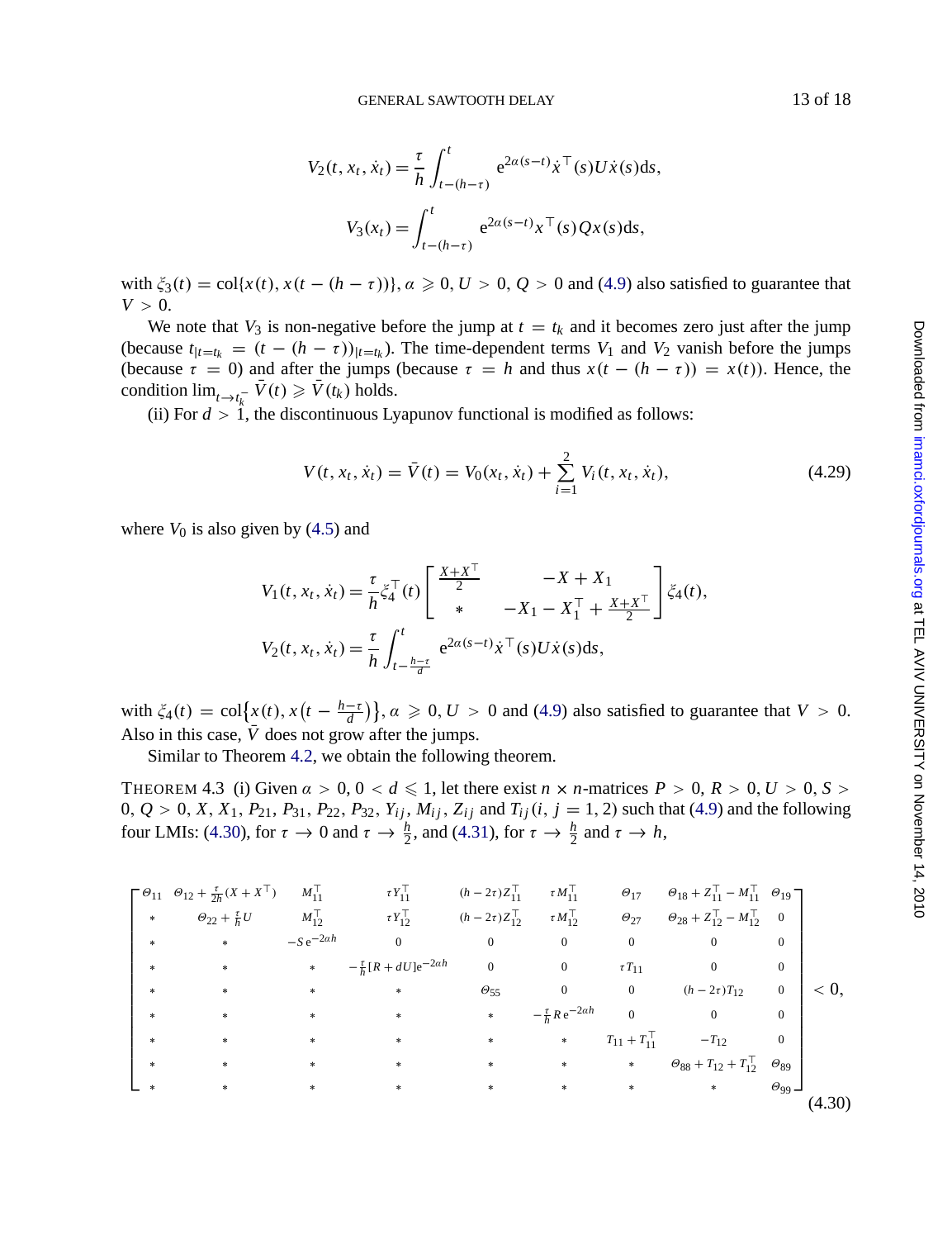$\Gamma$   $\mathbf{I}$  $\mathcal{Z}_{11}$   $\mathcal{Z}_{12}$  +  $\frac{\tau}{2h}$ (*X* + *X*<sup>T</sup>)  $Y_{21}^{\top}$  (*h* − *t*)*Y*<sub>21</sub><sup>T</sup> (*h* − *t*)*Z*<sub>21</sub><sup>T</sup> (*h* − *t*)*M*<sub>21</sub><sup>T</sup>  $\mathcal{Z}_{17}$   $\Theta_{18}$  + *M*<sub>21</sub><sup>T</sup> − *Z*<sub>21</sub><sup>T</sup>  $\Theta_{19}$ **\***  $E_{22} + E_{h}U$   $Y_{22}^{T}$   $(h − τ)Y_{22}^{T}$   $(2τ − h)Z_{22}^{T}$   $(h − τ)M_{22}^{T}$   $E_{27}$   $\theta_{28} + M_{22}^{T} - Z_{22}^{T}$  0 <sup>∗</sup> ∗ −*<sup>S</sup>* <sup>e</sup>−2α*<sup>h</sup>* <sup>0</sup> <sup>0</sup> <sup>0</sup> *<sup>T</sup>*<sup>21</sup> <sup>0</sup> <sup>0</sup> **∗ \*** *h*−*t*<sub>*h*</sub> *R* e<sup>−2α*h* 0 0 (*h* − *τ*)*T*<sub>21</sub> 0 0</sup> ∗ ∗ ∗ ∗ − <sup>2</sup>τ−*<sup>h</sup> <sup>h</sup> <sup>R</sup>* <sup>e</sup>−2α*<sup>h</sup>* <sup>0</sup> <sup>0</sup> (2<sup>τ</sup> <sup>−</sup> *<sup>h</sup>*)*T*<sup>22</sup> <sup>0</sup> **∗ ∗ ∗ ∗ ∗ ∗ ≤66 0 0** 0 ∗ ∗ ∗ ∗ ∗ ∗ −*T*<sup>21</sup> − *T* <sup>&</sup>gt; <sup>21</sup> *T*<sup>22</sup> 0 ∗ ∗ ∗ ∗ ∗ ∗ ∗ Θ<sup>88</sup> − *T*<sup>22</sup> − *T* <sup>&</sup>gt; <sup>22</sup> Θ<sup>89</sup> ∗ ∗ ∗ ∗ ∗ ∗ ∗ ∗ Θ<sup>99</sup> ٦  $< 0$ , (4.31)

where

$$
\Theta_{11} = A^{\top} P_{21} + P_{21}^{\top} A + 2\alpha P + S + Q - Y_{11} - Y_{11}^{\top} - \frac{d - 2\alpha \tau}{2h} (X + X^{\top}),
$$
\n
$$
\Theta_{12} = P - P_{21}^{\top} + A^{\top} P_{31} - Y_{12},
$$
\n
$$
\Theta_{17} = Y_{11}^{\top} - Z_{11}^{\top} - T_{11} + P_{21}^{\top} A_{1},
$$
\n
$$
\Theta_{18} = \frac{d - 2\alpha \tau}{h} (X - X_{1}),
$$
\n
$$
\Theta_{19} = (1 - d) \frac{\tau}{h} (-X + X_{1}),
$$
\n
$$
\Theta_{22} = -P_{31} - P_{31}^{\top} + R,
$$
\n
$$
\Theta_{27} = Y_{12}^{\top} - Z_{12}^{\top} + P_{31}^{\top} A_{1},
$$
\n
$$
\Theta_{28} = -\frac{\tau}{h} (X - X_{1}),
$$
\n
$$
\Theta_{55} = -\frac{h - 2\tau}{h} [R + dU] e^{-2ah},
$$
\n
$$
\Theta_{88} = -(1 - d) Q e^{-2ah} - (d - 2\alpha \tau) \frac{X + X^{\top} - 2X_{1} - 2X_{1}^{\top}}{2h},
$$
\n
$$
\Theta_{89} = (1 - d) \frac{\tau}{2h} (X + X^{\top} - 2X_{1} - 2X_{1}^{\top}),
$$
\n
$$
\Theta_{99} = -(1 - d) \frac{\tau}{h} U e^{-2ah},
$$
\n
$$
\Xi_{11} = A^{\top} P_{22} + P_{22}^{\top} A + 2\alpha P + S + Q - M_{21} - M_{21}^{\top} - \frac{d - 2\alpha \tau}{2h} (X + X^{\top}),
$$
\n
$$
\Xi_{12} = P - P_{22}^{\top} + A^{\top} P_{32} - M_{22},
$$
\n
$$
\Xi_{17} = Z_{21}^{\top} - Y_{21}^{\top} + P_{22}^{\top} A_{1},
$$
\n
$$
\Xi_{22} = -P
$$

are feasible. Then (2.1) is exponentially stable with the decay rate  $\alpha$  for all delays  $0 \le \tau \le h$  satisfying A2.

(ii) Given  $a > 0$ ,  $d > 1$ , let there exist  $n \times n$ -matrices  $P > 0$ ,  $R > 0$ ,  $U > 0$ ,  $S > 0$ ,  $X$ ,  $X_1$ ,  $P_{21}$ , *P*<sub>31</sub>, *P*<sub>22</sub>, *P*<sub>32</sub>, *Y<sub>ij</sub>*, *M<sub>ij</sub>*, *Z<sub>ij</sub>* and *T<sub>ij</sub>*(*i*, *j* = 1, 2) such that (4.9) and the following four LMIs: (4.32), for  $\tau \to 0$  and  $\tau \to \frac{h}{1+d}$ , and (4.33), for  $\tau \to \frac{h}{1+d}$  and  $\tau \to h$ ,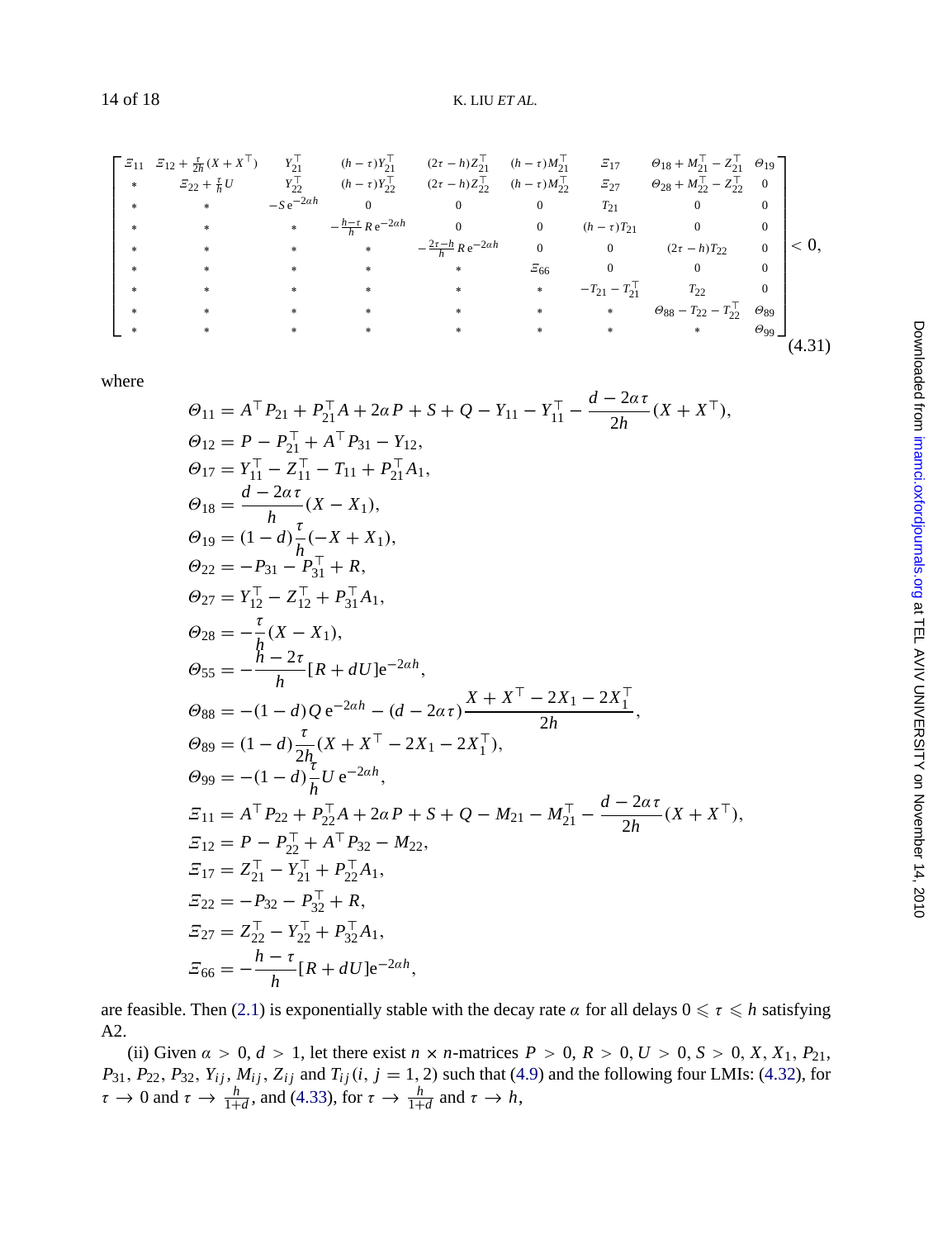GENERAL SAWTOOTH DELAY 15 of 18

<span id="page-14-0"></span>
$$
\begin{bmatrix}\n\Sigma_{11} & \theta_{12} + \frac{r}{2h}(X + X^{\top}) & M_{11}^{\top} & rV_{11}^{\top} & \frac{h - (1 + d)r}{d} Z_{11}^{\top} & (h - \frac{h - r}{d}) M_{11}^{\top} & \theta_{17} & \theta_{18} + Z_{11}^{\top} - M_{11}^{\top} \\
* & \theta_{22} + \frac{r}{h} U & M_{12}^{\top} & rV_{12}^{\top} & \frac{h - (1 + d)r}{d} Z_{12}^{\top} & (h - \frac{h - r}{d}) M_{12}^{\top} & \theta_{27} & \theta_{28} + Z_{12}^{\top} - M_{12}^{\top} \\
* & * & -S e^{-2ah} & 0 & 0 & 0 & 0 & 0 \\
* & * & * & * & \Sigma_{55} & 0 & 0 & \frac{h - (1 + d)r}{d} T_{12} \\
* & * & * & * & * & \Sigma_{66} & 0 & 0 \\
* & * & * & * & * & * & T_{11} + T_{11}^{\top} & -T_{12} \\
* & * & * & * & * & * & T_{11} + T_{11}^{\top} & -T_{12} \\
* & * & * & * & * & * & T_{11} + T_{11}^{\top} & -T_{12} \\
* & * & * & * & * & * & T_{11} + T_{11}^{\top} & -T_{12} \\
* & * & * & * & * & * & T_{11} + T_{11}^{\top} & -T_{12} \\
* & * & * & * & * & * & T_{11} + T_{11}^{\top} & -T_{12} \\
* & * & * & * & * & * & T_{11} + T_{11}^{\top} & -T_{12} \\
* & * & * & * & * & * & T_{11} + T_{11}^{\top} & -T_{12} \\
* & * & * & * & * & * & T_{11} + T_{11}^{\top} & -T_{12} \\
* & * & * & * & * & * & T_{11} + T_{11}^{\top} & -T_{12} \\
* & * & * & * & * & * & T_{11} + T_{11}^{\top} & -T_{12} \\
* & * & * & * & * & * & T_{11} + T_{11}^{\top} & -T
$$

where

$$
\Sigma_{11} = A^{\top} P_{21} + P_{21}^{\top} A + 2\alpha P + S - Y_{11} - Y_{11}^{\top} - \frac{d - 2\alpha \tau}{2h} (X + X^{\top}),
$$
\n
$$
\Sigma_{44} = -\frac{\tau}{h} \Big[ R e^{-2\alpha h} + dU e^{-\frac{2\alpha h}{d}} \Big],
$$
\n
$$
\Sigma_{55} = -\frac{1}{h} \frac{h - (1 + d)\tau}{d} \Big[ R e^{-2\alpha h} + dU e^{-\frac{2\alpha h}{d}} \Big],
$$
\n
$$
\Sigma_{66} = -\frac{1}{h} \left( h - \frac{h - \tau}{d} \right) R e^{-2\alpha h},
$$
\n
$$
\Sigma_{88} = -(d - 2\alpha \tau) \frac{X + X^{\top} - 2X_1 - 2X_1^{\top}}{2h},
$$
\n
$$
\gamma_{11} = A^{\top} P_{22} + P_{22}^{\top} A + 2\alpha P + S - M_{21} - M_{21}^{\top} - \frac{d - 2\alpha \tau}{2h} (X + X^{\top}),
$$
\n
$$
\gamma_{66} = -\frac{1}{h} \frac{h - \tau}{d} \Big[ R e^{-2\alpha h} + dU e^{-\frac{2\alpha h}{d}} \Big],
$$

are feasible. Then (2.1) is exponentially stable with the decay rate  $\alpha$  for all delays  $0 \le \tau \le h$  satisfying A2.

## **5. Examples**

EXAMPLE 5.1 Consider the system from Yue *et al.* (2005)

$$
\dot{x}(t) = \begin{bmatrix} 0 & 1 \\ 0 & -0.1 \end{bmatrix} x(t) + \begin{bmatrix} 0 \\ 0.1 \end{bmatrix} Kx(t - \tau(t)),
$$
  

$$
K = -[3.75 \ 11.5].
$$

The stability of this system was studied by many authors (see Naghshtabrizi *et al.*, 2008 and the references therein). For the constant sampling, it was found in Naghshtabrizi *et al.* (2008) that the system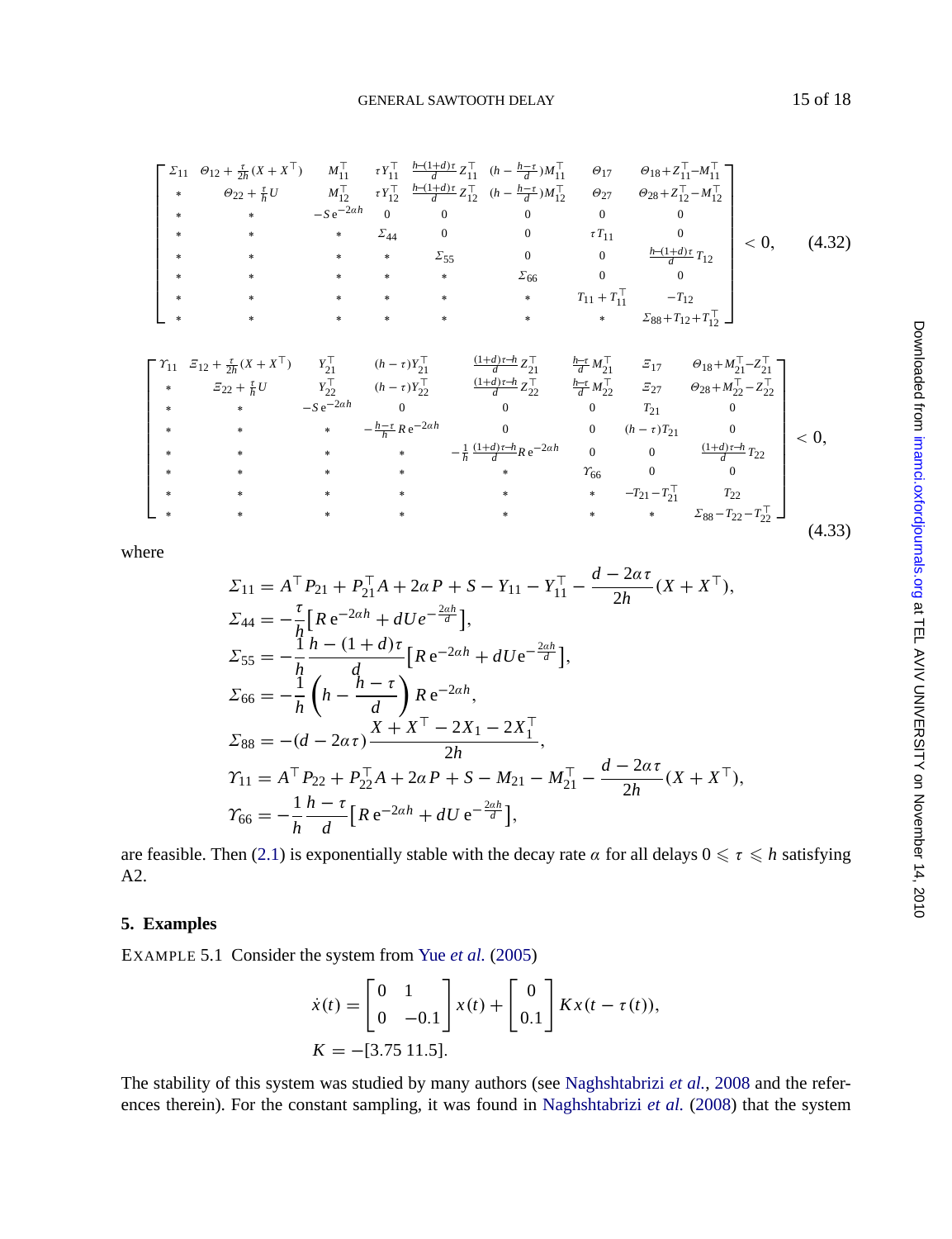remains stable for all constant samplings  $\langle 1.7 \rangle$  and becomes unstable for samplings  $\langle 1.7 \rangle$ . Moreover, the above system with constant delay  $\tau$  is [asymptotic](#page-17-0)a[lly sta](#page-17-0)ble for  $\tau \leq 1.16$  and becomes unstable for  $\tau > 1.17$ . The latter means that all the existing methods, that are based on time-independent Lyapunov functionals, corresponding to stability analysis of systems with fast-varying delays, cannot guarantee the stability for the samplings with the upper bound >1.17. In Naghshtabrizi *et al.* (2008), the upper bound on the constant sampling interv[al](#page-17-0) that preserves the stability is found to be  $h = 1.3277$ , [improving](#page-17-0) all [the](#page-17-0) [existing](#page-17-0) [LMI-base](#page-17-0)d results.

For different  $\dot{\tau}$ , by applying Lyapunov–Krasovskii(L–K) approach with  $\alpha = 0$  and I–O approach via Wirtinger-type inequality, we obtain the maximum value of *h* given in Table 1. Our results for  $X = X_1 = U = 0$  coincide with the ones of Park & Ko (2007). We see that discontinuous terms of LKFs improve the performance. Moreover, the I–O approach via Wirtinger-type inequality improves the result for  $d > 1$ ,  $d \in N$  compared to time-dependent L–K approach.

EXAMPLE 5.2 We consider the following simple and much-studied problem (Papachristodoulou *et al.*, 2007; Fridman, 2010):

$$
\dot{x}(t) = -x(t - \tau(t)).\tag{5.1}
$$

It is well known that the equation  $\dot{x}(t) = -x(t - \tau)$  with constant delay  $\tau$  is asymptotically stable for  $\tau < \pi/2$  and unstable for  $\tau > \pi/2$ , whereas for the fast-varying delay, it is stable for  $\tau < 1.5$  and there exists a destabilizing delay with an upper bound  $>1.5$ . The latter means that all the existing methods, that are based on time-independent Lyapunov functionals, corresponding to stability analysis of systems with fast-varying delays, cannot guar[antee](#page-16-0) [the](#page-16-0) [stabili](#page-16-0)t[y](#page-16-0) [for](#page-16-0) the samplings, which may be  $>1.5$ .

It is easy to check, that the system remains stable for all constant samplings <2 and becomes unstable for samplings >2. Conditions of Naghshtabrizi *et al.* (2008) and of Mirkin (2007) guarantee asymptotic stability for all variable samplings up to 1.28 and 1.57, respectively. For different  $\dot{\tau}$ , by applying our methods, we obtain the maximum value of *h* given in Table 2.We can also see that discontinuous terms of LKFs improve the performance and the I–O approach via Wirtinger-type inequality improves the result for  $d > 1$ ,  $d \in N$  compared to time-dependent L–K approach.

EXAMPLE 5.3 Consider the system (De Souza & Li, 1999)

$$
\dot{x}(t) = \begin{bmatrix} -2 & 0 \\ 0 & -0.9 \end{bmatrix} x(t) + \begin{bmatrix} -1 & 0 \\ -1 & -1 \end{bmatrix} x(t - \tau(t)).
$$

TABLE 1 *Example 1: maximum value of h for different τ* 

| $h\backslash t$                                                     |  |  |  | $-1.2$ $-1$ $-0.9$ 0.5 0.9 1 1.1 $h\lambda t$ $t \in N$ |  |
|---------------------------------------------------------------------|--|--|--|---------------------------------------------------------|--|
| L-K approach 1.14 1.14 1.11 1.24 1.61 1.69 1.34 I-O approach 1.3659 |  |  |  |                                                         |  |
| $X = X_1 = U = 0$ 1.04 1.04 1.04 1.04 1.04 1.04 1.04                |  |  |  |                                                         |  |

TABLE 2 *Example 2: maximum value of h for different τ* 

| $h\backslash \dot{\tau}$                                               |  |  |  |  | $-1.2$ $-1$ $-0.9$ 0.5 0.9 1 1.1 1.2 $h\lambda t$ $t \in N$ |  |
|------------------------------------------------------------------------|--|--|--|--|-------------------------------------------------------------|--|
| L-K approach 1.41 1.41 1.36 1.47 1.89 1.99 1.61 1.54 I-O approach 1.57 |  |  |  |  |                                                             |  |
|                                                                        |  |  |  |  |                                                             |  |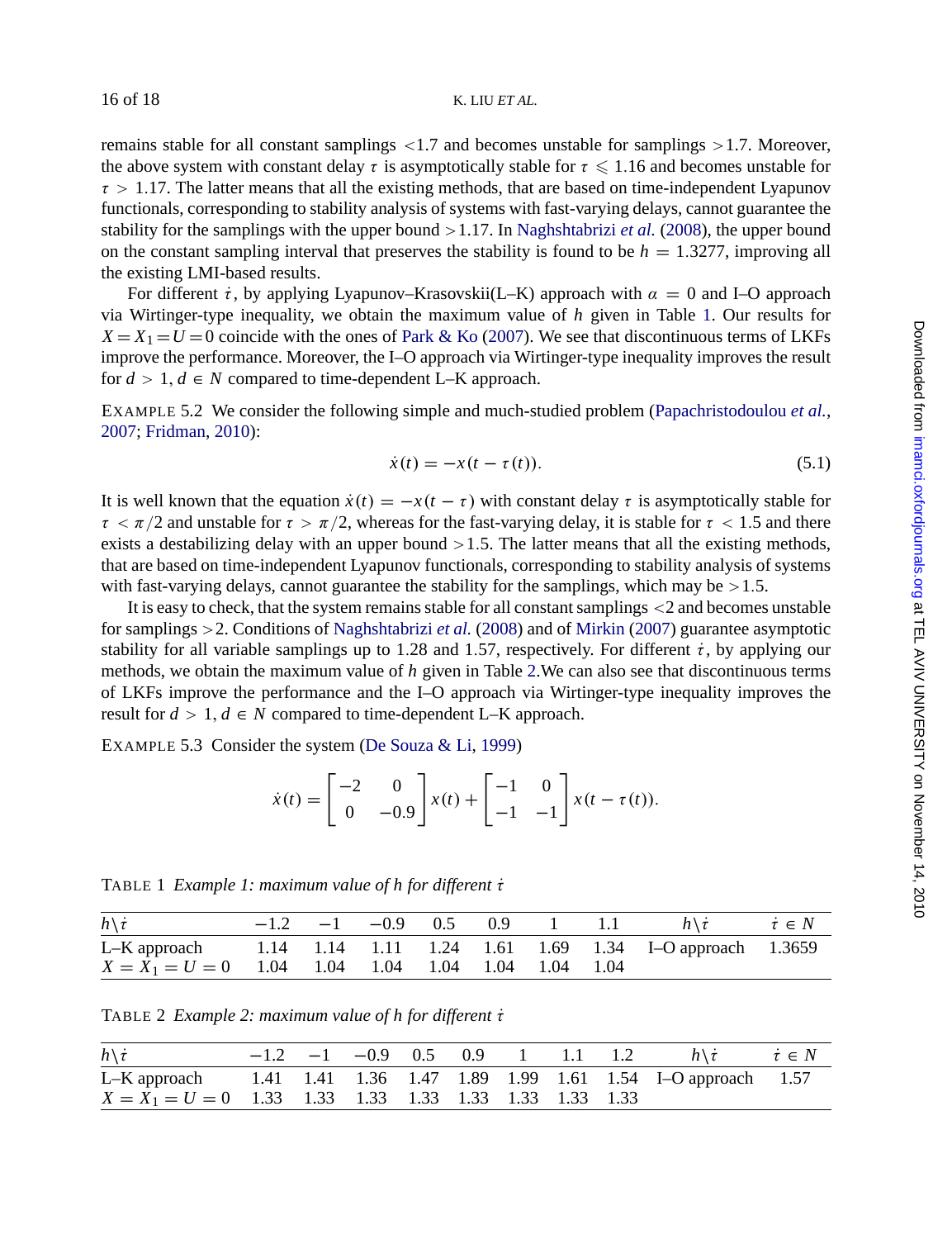| $h \backslash \dot{\tau}$                                         |  | $-1.2$ $-1$ $-0.9$ 0.5 0.9 1 1.1 |  |  | $h \setminus \tau$ | $\dot{\tau} \in N$ |
|-------------------------------------------------------------------|--|----------------------------------|--|--|--------------------|--------------------|
| L-K approach 1.95 1.98 1.90 2.34 2.06 2.53 1.91 I-O approach 1.57 |  |                                  |  |  |                    |                    |
| $X = X_1 = U = 0$ 1.86 1.86 1.86 2.33 1.87 1.86 1.86              |  |                                  |  |  |                    |                    |

<span id="page-16-0"></span>TABLE 3 *Example 3: maximum value of h for different τ* 

|  | TABLE 4 Example 4: maximum value of h for different t |  |  |  |  |  |  |
|--|-------------------------------------------------------|--|--|--|--|--|--|
|--|-------------------------------------------------------|--|--|--|--|--|--|

| $h\backslash \dot{\tau}$                                          |  |  |  | $-1.2$ $-1$ $-0.9$ 0.5 0.9 1 1.1 $h\dot{\tau}$ $\dot{\tau} \in N$ |  |
|-------------------------------------------------------------------|--|--|--|-------------------------------------------------------------------|--|
| Our method 1.10 1.11 1.10 1.44 1.48 1.64 1.26 I-O approach 0.8797 |  |  |  |                                                                   |  |
| $X = X_1 = U = 0$ 1.06 1.06 1.06 1.26 1.06 1.06 1.06              |  |  |  |                                                                   |  |

It is well known that this system is stable for constant delay  $\tau \leq 6.17$ , whereas in Park & Ko (2007), it was found that the system is stable for all fast-varying delays  $\tau \leq 1.86$ . For different  $\dot{\tau}$ , by applying our methods, we obtain the maximum value of *h* given in Table 3. Our results for  $X = X_1 = U = 0$ coincide with the ones of Park & Ko (2007). Also in this Example, the time-dependent terms of LKFs improve the performance. However, the I–O approach via Wirtinger-type inequality has not improved the results for  $d > 1$ ,  $d \in N$  and the result is worse than the result for the fast-varying delays.

EXAMPLE 5.4 Consider the system (Kharitonov & Niculescu, 2002):

$$
\dot{x}(t) = \begin{bmatrix} 0 & 1 \\ -1 & -2 \end{bmatrix} x(t) + \begin{bmatrix} 0 & 0 \\ -1 & 1 \end{bmatrix} x(t - \tau(t)).
$$

For different  $\dot{\tau}$ , by applying our methods[, we obtain the](#page-17-0) maximum value of *h* given in Table 4.

REMARK 5.1 Simulations in all the examples above show that our results are conservative (at least for  $d \neq 1$ ) and that the value of maximum *h* that preserves the stability grows for growing  $d > 1$ .

# **6. Conclusions**

In this paper, two methods have been introduced to investigate delay-dependent stability problem for systems with sawtooth delay with constant  $\dot{\tau} \neq 0$ . One method develops a novel I–O approach via a Wirtinger-type inequality. The result by Mirkin (2007) is recovered for  $\dot{\tau} = 1$  and for any integer  $\dot{\tau}$ , the same maximum bound that preserves the stability is achieved. Another method improves stability criteria by constructing piecewise continuous (in time) Lyapunov functionals. Though the most essential improvement corresponds to  $\dot{\tau} = 1$ , the time-dependent terms improve the results for all values of  $\dot{\tau}$ .

# **Funding**

Israel Science Foundation (754/10); China Scholarship Council.

#### **REFERENCES**

DE SOUZA, C. E. & LI, X. (1999) Delay-dependent robust *H*<sup>∞</sup> control of uncertain linear state-delayed systems. *Automatica*, **35**, 1313–1321.

FRIDMAN, E. (2001) New Lyapunov-Krasovskii functionals for stability of linear retarded and neutral type systems. *Syst. Control Lett.*, **43**, 309–319.